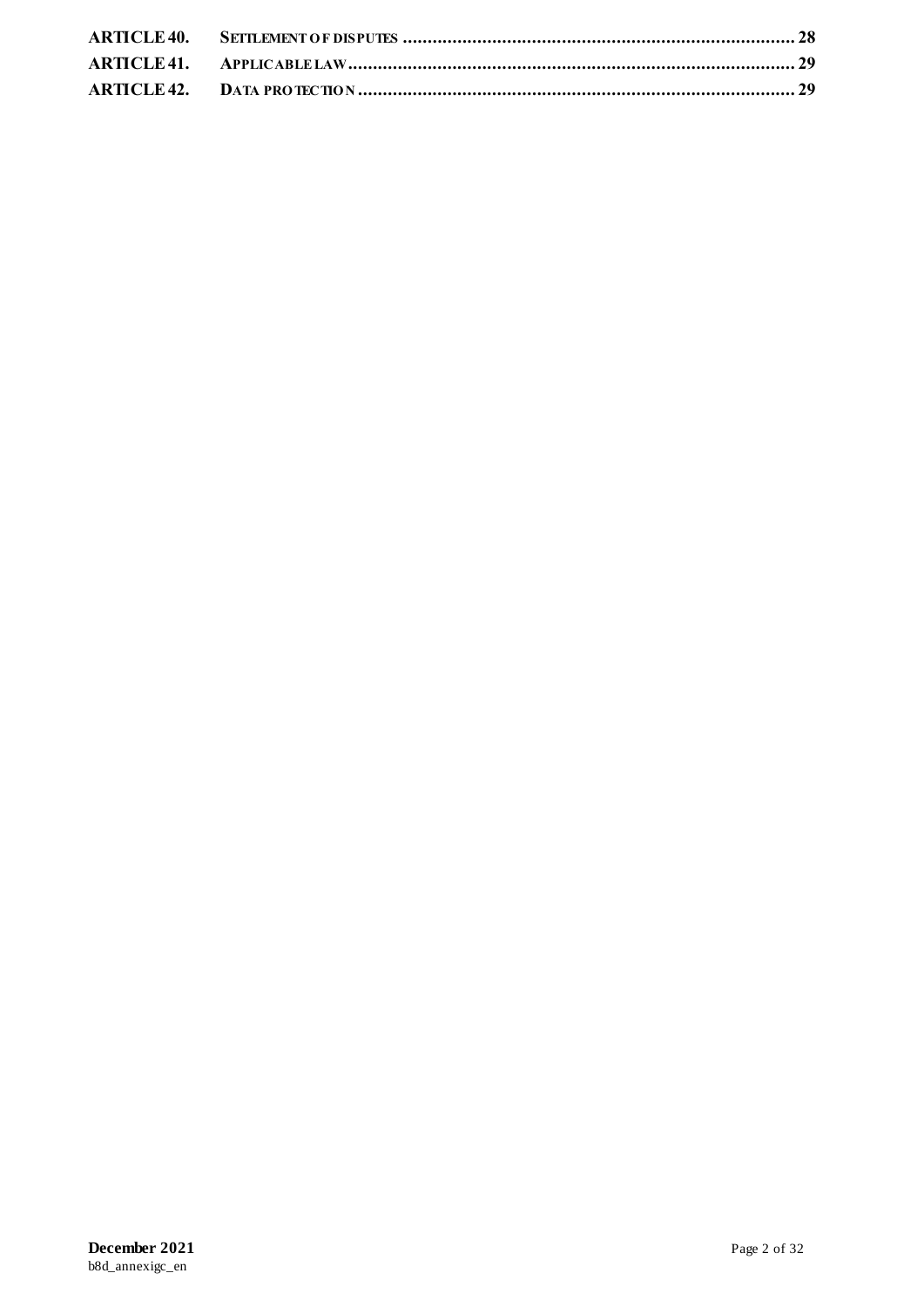# **PRELIMINARY PROVISIONS**

## <span id="page-2-0"></span>**ARTICLE 1. DEFINITIONS**

- 1.1. The headings and titles in these general conditions shall not be taken as part thereof or be taken into consideration in the interpretation of the contract.
- 1.2. Where the context so permits, words in the singular shall be deemed to include the plural and vice versa, and words in the masculine shall be deemed to include the feminine and vice versa.
- 1.3. The word "country" shall be deemed to include State or Territory.
- 1.4. Words designating persons or parties shall include firms, companies, and any organisation having legal capacity.
- 1.5. The definitions of the terms used throughout these general conditions are laid down in the "Glossary of terms", Annex A1a to the practical guide, which forms an integral part of the contract.

### <span id="page-2-1"></span>**ARTICLE 2. COMMUNICATIONS**

- 2.1. Unless otherwise specified in the special conditions, any written communication relating to this contract between the contracting authority or the project manager, and the contractor shall state the contract title and identification number, and shall be sent by post, facsimile transmission, e-mail or personal delivery to the appropriate addresses designated by the Parties for that purpose in the special conditions.
- 2.2. If the sender requires evidence of receipt, it shall state such requirement in its communication and shall demand such evidence of receipt whenever there is a deadline for the receipt of the communication. In any event, the sender shall take all the necessary measures to ensure timely receipt of its communication.
- 2.3. Wherever the contract provides for the giving or issue of any notice, consent, approval, certificate or decision, unless otherwise specified such notice, consent, approval, certificate or decision shall be in writing and the words "notify", "consent", "certify", "approve" or "decide" shall be construed accordingly. Any such consent, approval, certificate or decision shall not unreasonably be withheld or delayed.
- 2.4. Any oral instructions or orders shall be confirmed in writing.

### <span id="page-2-2"></span>**ARTICLE 3. ASSIGNMENT**

- 3.1. An assignment shall be valid only if it is a written agreement by which the contractor transfers its contract or part thereof to a third party.
- 3.2. The contractor shall not, without the prior consent of the contracting authority, assign the contract or any part thereof, or any benefit or interest thereunder, except in the following cases:
- (a) a charge, in favour of the contractor's bankers, of any monies due or to become due under the contract; or
- (b) the assignment to the contractor's insurers of the contractor's right to obtain relief against any other person liable in cases where the insurers have discharged the contractor's loss or liability.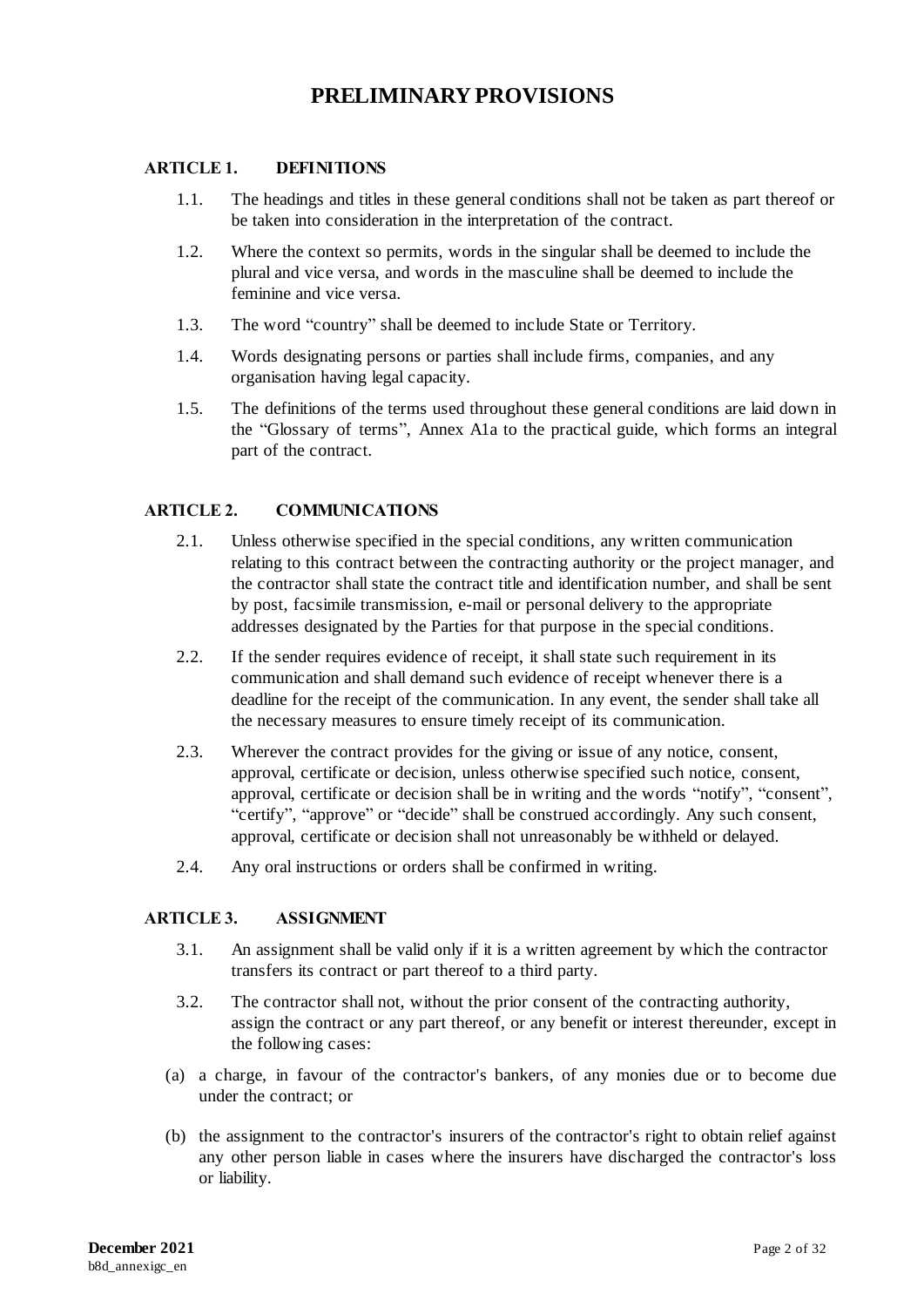- 3.3. For the purpose of Article 3.2, the approval of an assignment by the contracting authority shall not relieve the contractor of its obligations for the part of the contract already performed or the part not assigned.
- 3.4. If the contractor has assigned the contract without authorisation, the contracting authority may, without formal notice thereof, apply as of right the sanction for breach of contract provided for in Articles 34 and 36.
- 3.5. Assignees shall satisfy the eligibility criteria applicable for the award of the contract and they shall not fall under the exclusion criteria described in the tender dossier.

## <span id="page-3-0"></span>**ARTICLE 4. SUBCONTRACTING**

- 4.1. A subcontract shall be valid only if it is a written agreement by which the contractor entrusts performance of a part of the contract to a third party.
- 4.2. The contractor shall request to the contracting authority the authorisation to subcontract. The request must indicate the elements of the contract to be subcontracted and the identity of the subcontractors. For the avoidance of doubt, where experts are not directly contracted or employed by the contractor but through a third party, the latter is a subcontractor. The contracting authority shall notify the contractor of its decision, within 30 days of receipt of the request, stating reasons should it withhold such authorisation.
- 4.3. No subcontract creates contractual relations between any subcontractor and the contracting authority.
- 4.4. The contractor shall be responsible for the acts, defaults and negligence of any subcontractor and any member of their personnel ( experts, agents or employees), as if they were the acts, defaults or negligence of the contractor. The approval by the contracting authority of the subcontracting of any part of the contract or of the subcontractor to perform any part of the services shall not relieve the contractor of any of its obligations under the contract. If a subcontractor is found by the contracting authority or the project manager to be incompetent in discharging its duties, the contracting authority or the project manager may request the contractor forthwith, either to provide a subcontractor with qualifications and experience acceptable to the contracting authority as a replacement, or to resume the implementation of the tasks itself.
- 4.5. Subcontractors shall satisfy the eligibility criteria applicable to the award of the contract. They shall not fall under the exclusion criteria described in the tender dossier and the contractor shall ensure that they are not subject to EU restrictive measures.
- 4.6. Those services entrusted to a subcontractor by the contractor shall not be entrusted to third parties by the subcontractor, unless otherwise agreed by the contracting authority.
- 4.7. If the contractor enters into a subcontract without approval, the contracting authority may, without formal notice thereof, apply as of right the sanction for breach of contract provided for in Articles 34 and 36.

# **OBLIGATIONS OF THE CONTRACTING AUTHORITY**

### <span id="page-3-1"></span>**ARTICLE 5. SUPPLY OF INFORMATION**

5.1. The contracting authority shall supply the contractor promptly with any information and/or documentation at its disposal, which may be relevant to the performance of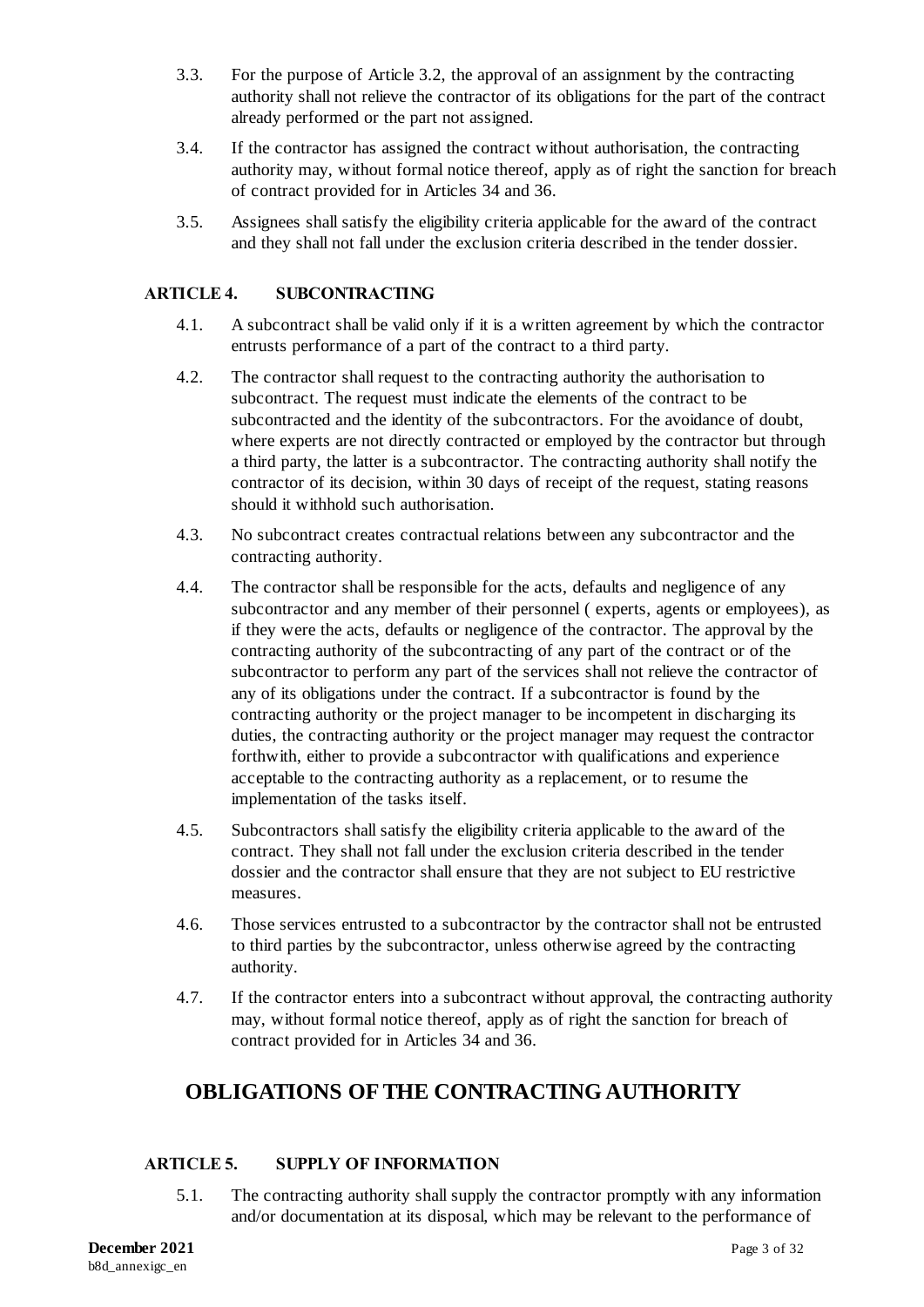the contract. Such documents shall be returned to the contracting authority at the end of the period of implementation of the tasks.

- 5.2. The contracting authority shall co-operate with the contractor to provide information that the latter may reasonably request in order to perform the contract.
- 5.3. The contracting authority shall give notification to the contractor of the name and address of the project manager.

#### <span id="page-4-0"></span>**ARTICLE 6. ASSISTANCE WITH LOCAL REGULATIONS**

- 6.1. The contractor may request the assistance of the contracting authority in obtaining copies of laws, regulations, and information on local customs, orders or by-laws of the country in which the services are to be performed, which may affect the contractor in the performance of its obligations under the contract. The contracting authority may provide the assistance requested to the contractor at the contractor's cost.
- 6.2. Subject to the provisions of the laws and regulations on foreign labour of the country in which the services have to be rendered, the contracting authority provides reasonable assistance to the contractor, at its request, for its application for any visas and permits required by the law of the country in which the services are rendered, including work and residence permits, for the personnel whose services the contractor and the contracting authority consider necessary, as well as residence permits for their families.

# **OBLIGATIONS OF THE CONTRACTOR**

### <span id="page-4-1"></span>**ARTICLE 7. GENERAL OBLIGATIONS**

- 7.1. The contractor shall execute the contract with due care, efficiency and diligence in accordance with the best professional practice.
- 7.2. The contractor shall comply with any administrative orders given by the project manager. Where the contractor considers that the requirements of an administrative order go beyond the authority of the project manager or of the scope of the contract he shall give notice, with reasons, to the project manager. If the contractor fails to notify within the 30-day period after receipt thereof, he shall be barred from so doing. Execution of administrative order should not be suspended because of this notice.
- 7.3. The contractor shall supply, without delay, any information and documents to the contracting authority and the European Commission upon request, regarding the conditions in which the contract is being executed.
- 7.4. The contractor shall respect and abide by all laws and regulations in force in the partner country and shall ensure that its personnel, their dependents, and its local employees also respect and abide by all such laws and regulations. The contractor shall indemnify the contracting authority against any claims and proceedings arising from any infringement by the contractor, its employees and their dependents of such laws and regulations.

Contractors must ensure that the subcontractors and all natural persons linked to the contract, including participants to workshops and/or trainings, do not include entities/persons included in the lists of EU restrictive measures.

7.5. Should any unforeseen event, action or omission directly or indirectly hamper performance of the contract, either partially or totally, the contractor shall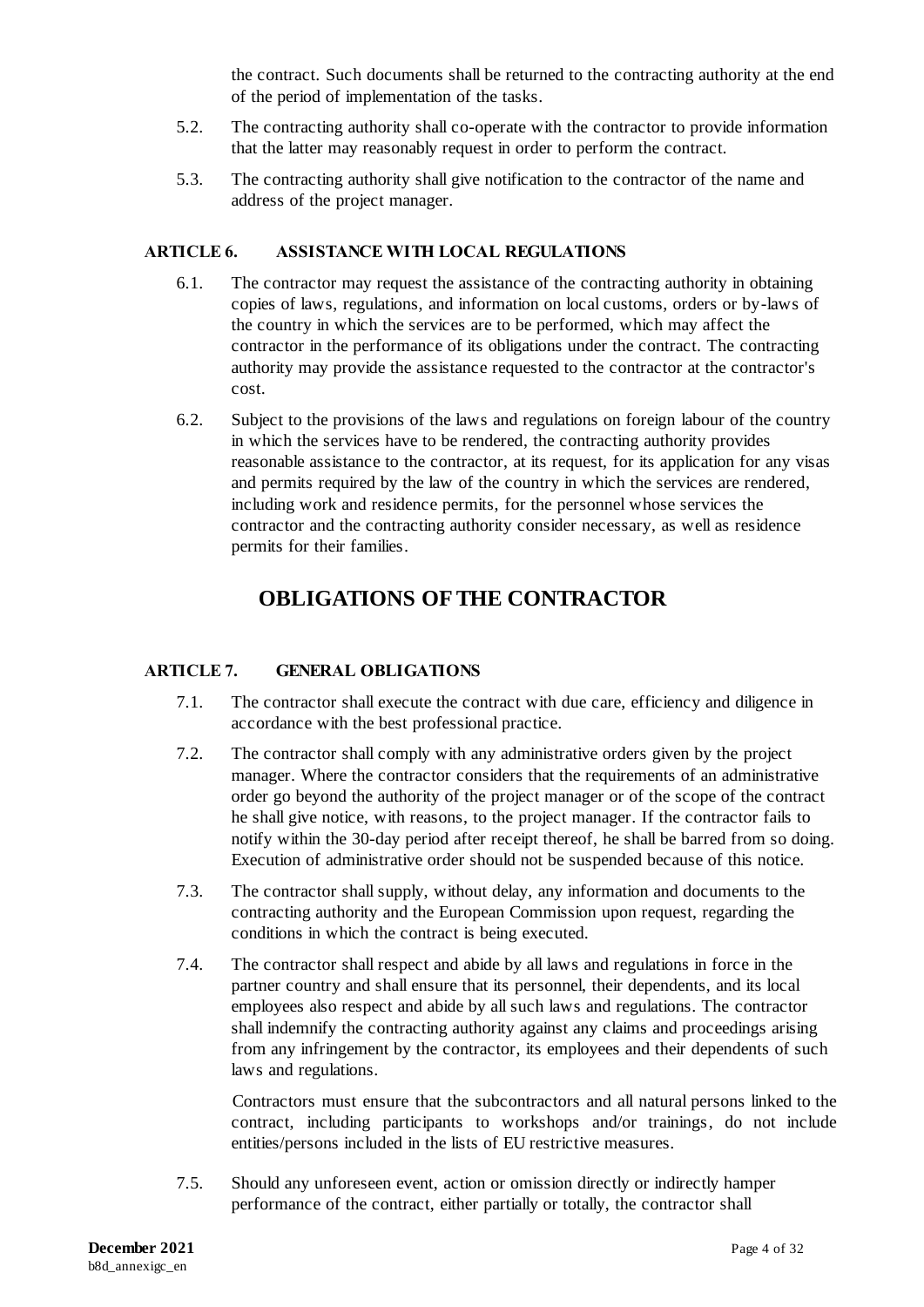immediately and at its own initiative record it and report it to the contracting authority. The report shall include a description of the problem and an indication of the date on which it started and of the remedial action taken by the contractor to ensure full compliance with its obligations under the contract. In such event the contractor shall give priority to solving the problem rather than determining liability.

- 7.6. Subject to Article 7.8, the contractor undertakes to treat in the strictest confidence and not make use of or divulge to third parties any information or documents which are linked to the performance of the contract without the prior consent of the contracting authority. The contractor shall continue to be bound by this undertaking after completion of the tasks and shall obtain from each member of its personnel the same undertaking. However, use of the contract's reference for marketing or tendering purposes does not require prior approval of the contracting authority, except where the contracting authority declares the contract to be confidential.
- 7.7. If the contractor is a joint venture or a consortium of two or more persons, all such persons shall be jointly and severally bound in respect of the obligations under the contract, including any recoverable amount. The person designated by the consortium to act on its behalf for the purposes of the contract shall have the authority to bind the consortium and is the sole interlocutor for all contractual and financial aspects. The composition or the constitution of the joint venture or consortium shall not be altered without the prior consent of the contracting authority. Any alteration of the composition of the consortium without the prior consent of the contracting authority may result in the termination of the contract.
- 7.8. Save where the European Commission requests or agrees otherwise, the contractor shall ensure the highest visibility to the financial contribution of the European Union. To ensure such publicity the contractor shall implement among other actions the specific activities described in the special conditions. All measures must comply with the Communication and Visibility Requirements for European Union External Actions laid down and published by the European Commission.
- 7.9. Any records shall be kept for a 7-year period after the final payment made under the contract as laid down in Article 24. These documents comprise any documentation concerning income and expenditure and any inventory, necessary for the checking of supporting documents, including timesheets, plane and transport tickets, pay slips or invoices for the remuneration paid to the experts and invoices or receipts for incidental expenditure. In case of failure to maintain such records the contracting authority may, without formal notice thereof, apply as of right the sanction for breach of contract provided for in Articles 34 and 36.

### <span id="page-5-0"></span>**ARTICLE 8. CODE OF CONDUCT**

- 8.1. The contractor shall at all-time act impartially and as a faithful adviser in accordance with the code of conduct of its profession as well as with appropriate discretion. It shall refrain from making any public statements concerning the project or the services without the prior approval of the contracting authority. It shall not commit the contracting authority in any way whatsoever without its prior consent, and shall make this obligation clear to third parties.
- 8.2. Physical abuse or punishment, or threats of physical abuse, sexual abuse or exploitation, harassment and verbal abuse, as well as other form of intimidation shall be prohibited. The contractor shall also provide to inform the contracting authority of any breach of ethical standards or code of conduct as set in the present Article. In case the contractor is aware of any violations of the abovementioned standards, he shall report it in writing within 30 days to the contracting authority.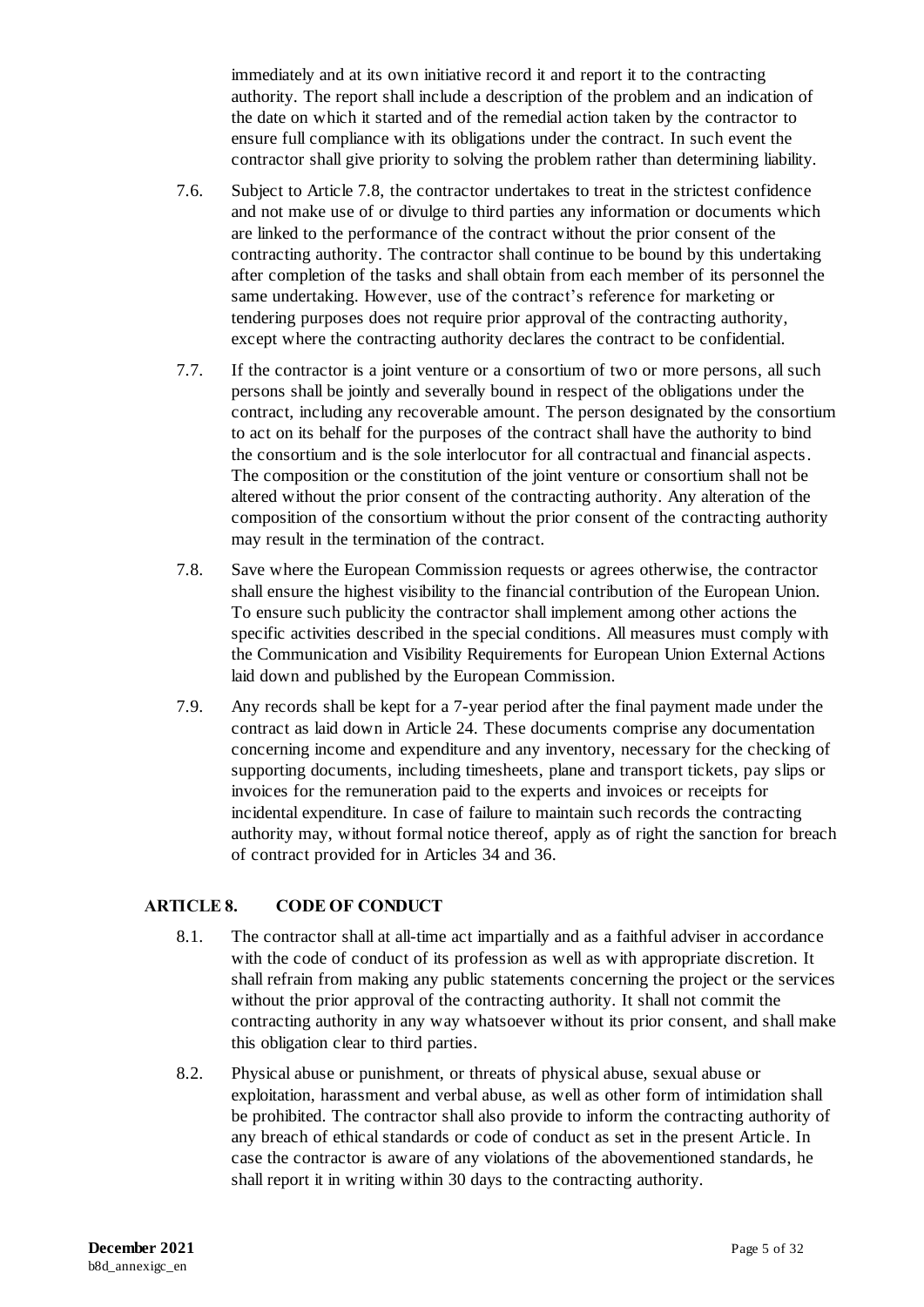- 8.3. The contractor and its personnel shall respect human rights, applicable data protection rules and the environmental legislation applicable in the country where the services have to be rendered and internationally agreed core labour standards, e.g. the ILO core labour standards, conventions on freedom of association and collective bargaining, elimination of forced and compulsory labour, elimination of discrimination in respect of employment and occupation, and the abolition of child labour.
- 8.4. The contractor or any of its subcontractors, agents or personnel shall not abuse of its entrusted power for private gain. The contractor or any of its subcontractors, agents or personnel shall not receive or agree to receive from any person or offer or agree to give to any person or procure for any person, gift, gratuity, commission or consideration of any kind as an inducement or reward for performing or refraining from any act relating to the performance of the contract or for showing favour or disfavour to any person in relation to the contract. The contractor shall comply with all applicable laws, regulations and codes relating to anti-bribery and anti-corruption.
- 8.5. The payments to the contractor under the contract shall constitute the only income or benefit it may derive in connection with the contract. The contractor and its personnel must not exercise any activity or receive any advantage inconsistent with their obligations under the contract.
- 8.6. The execution of the contract shall not give rise to unusual commercial expenses. Unusual commercial expenses are commissions not mentioned in the contract or not stemming from a properly concluded contract referring to the contract, commissions not paid in return for any actual and legitimate service, commissions remitted to a tax haven, commissions paid to a recipient who is not clearly identified or commission paid to a company which has every appearance of being a front company. The contracting authority and the European Commission may carry out documentary or on-the-spot checks they deems necessary to find evidence in case of suspected unusual commercial expenses.
- 8.7. The respect of the code of conduct set out in the present article constitutes a contractual obligation.

Failure to comply with the code of conduct is always deemed to be a breach of the contract under Article 34 of the General Conditions. In addition, failure to comply with the provisions set out in the present Article can be qualified as grave professional misconduct that may lead to either suspension or termination of the contract, without prejudice to the application of administrative sanctions including exclusion from participation in future contract award procedures.

## <span id="page-6-0"></span>**ARTICLE 9. CONFLICT OF INTEREST**

- 9.1. The contractor shall take all necessary measures to prevent or end any situation that could compromise the impartial and objective performance of the contract. Such conflict of interests could arise in particular as a result of economic interest, political or national affinity, family or emotional ties, or any other relevant connection or shared interest. Any conflict of interests, which may arise during performance of the contract, shall be notified to the contracting authority without delay. In the event of such conflict, the contractor shall immediately take all necessary steps to resolve it.
- 9.2. The contracting authority reserves the right to verify that such measures are adequate and may require additional measures to be taken if necessary. The contractor shall ensure that its personnel, including its management, is not placed in a situation, which could give rise to conflict of interests. Without prejudice to its obligations under the contract, the contractor shall replace, immediately and without compensation from the contracting authority, any member of its personnel exposed to such a situation.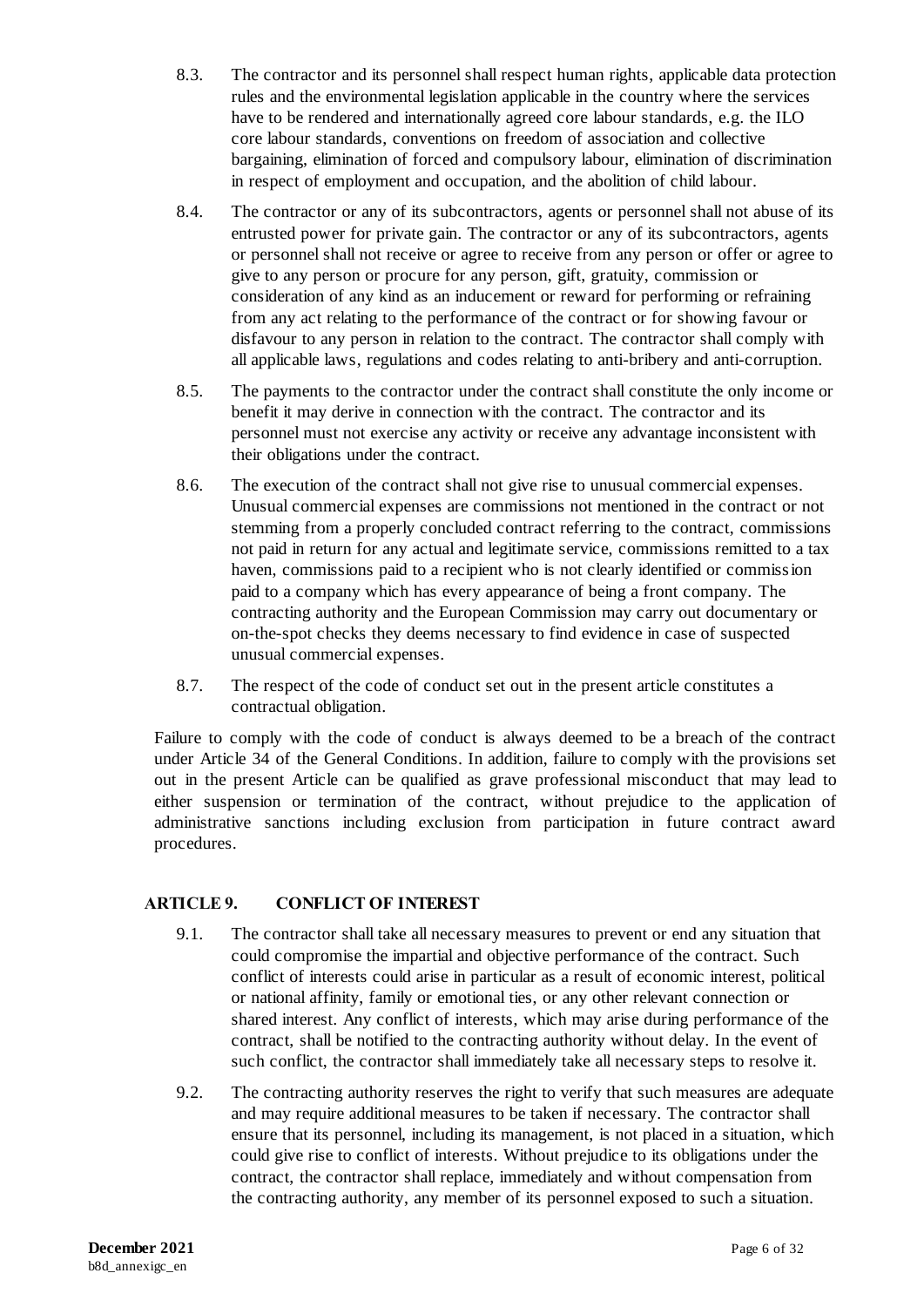- 9.3. The contractor shall refrain from any contact which would compromise its independence or that of its personnel.
- 9.4. The contractor shall limit its role in connection with the project to the provision of the services described in the contract.
- 9.5. The contractor and anyone working under its authority or control in the performance of the contract or on any other activity may be excluded from access to other EU budget/EDF funds available under the same project. However, if the contractor is able to prove that his involvement in previous stages of the project does not constitute unfair competition, he may participate, subject to the prior approval of the contracting authority.
- 9.6. Civil servants and other personnel of the public administration of the country where the services have to be rendered, regardless of their administrative situation, shall not be contracted or employed as experts unless the prior approval has been granted by the European Commission.

### <span id="page-7-0"></span>**ARTICLE 10. ADMINISTRATIVE SANCTIONS**

10.1. Without prejudice to the application of other remedies laid down in the contract, a sanction of exclusion from all contracts and grants financed by the EU may be imposed, after an adversarial procedure in line with the applicable Financial Regulation, upon the contractor who, in particular,

a) is guilty of grave professional misconduct, has committed irregularities or has shown significant deficiencies in complying with the main obligations in the performance of the contract or has been circumventing fiscal, social or any other applicable legal obligations, including through the creation of an entity for this purpose. The duration of the exclusion shall not exceed the duration set by final judgement or final administrative decision or, in the absence thereof, three years;

b) is guilty of fraud, corruption, participation in a criminal organisation, money laundering, terrorist-related offences, child labour or trafficking in human beings. The duration of the exclusion shall not exceed the duration set by final judgement or final administrative decision or, in the absence thereof, five years.

- 10.2. In the situations mentioned in Article 10.1, in addition or in alternative to the sanction of exclusion, the contractor may also be subject to financial penalties up to 10% of the total value of the contract.
- 10.3. Where the contracting authority is entitled to impose financial penalties, it may deduct such financial penalties from any sums due to the contractor or call on the appropriate guarantee.
- 10.4. The decision to impose administrative sanctions may be published on a dedicated internet-site, explicitly naming the contractor.

### <span id="page-7-1"></span>**ARTICLE 11. SPECIFICATIONS AND DESIGNS**

- 11.1. The contractor shall prepare all specifications and designs using accepted and generally recognised systems acceptable to the contracting authority and taking into account the latest design criteria.
- 11.2. The contractor shall ensure that the specifications and designs and all documentation relating to procurement of goods and services for the project are prepared on an impartial basis so as to promote competitive tendering.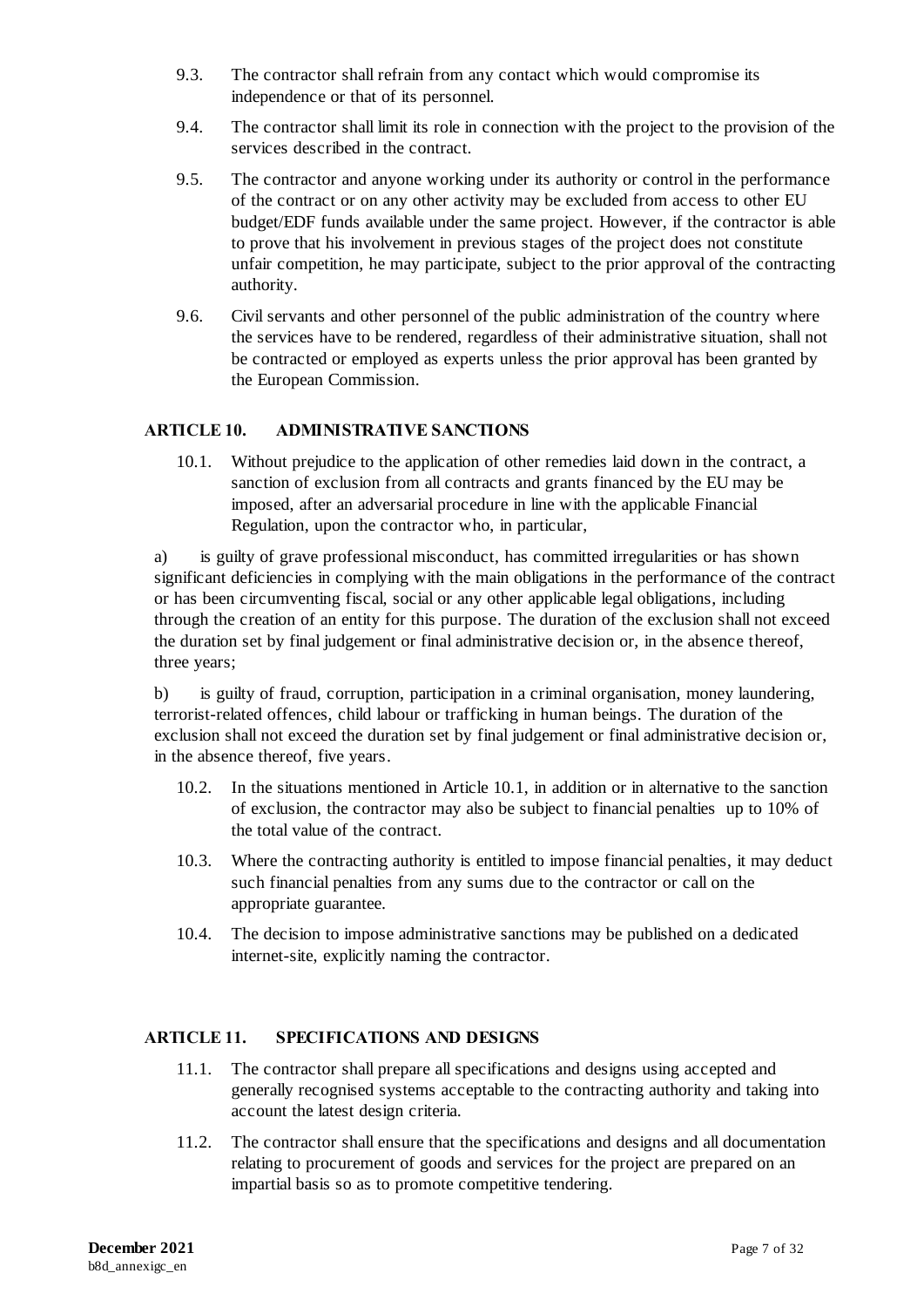### <span id="page-8-0"></span>**ARTICLE 12. LIABILITIES**

#### **12.1.** Liability for damage to services

Without prejudice to Article 30 (financial guarantee) and Article 38 (force majeure), the contractor shall assume (i) full responsibility for maintaining the integrity of services and (ii) the risk of loss and damage, whatever their cause, until the completion of the implementation of the tasks and approval of reports and documents under Articles 26 and 27.

After the completion of the implementation of the tasks, the contractor shall be responsible for and shall indemnify the contracting authority for any damage caused to the services by the contractor, its personnel, its subcontractors and any person for which the contractor is answerable, during any operation performed to complete any work left, as the case may be, pending or to comply with its obligations under Articles 26 and 27, particularly if the contract is performed in phases.

Compensation for damage to the services resulting from the contractor's liability in respect of the contracting authority is capped at the contract value.

However, compensation for loss or damage resulting from fraud or gross negligence of the contractor, its personnel, its subcontractors and any person for which the contractor is answerable, can in no case be capped.

The contractor shall remain responsible for any breach of its obligations under the contract for such period after the services have been performed as may be determined by the law governing the contract, even after approval of the reports and documents, or by default for a period of 10 years.

12.2. Contractor's liability in respect of the contracting authority

At any time, the contractor shall be responsible for and shall indemnify the contracting authority for any damage caused during the performance of the services, to the contracting authority by the contractor, its personnel, its subcontractors and any person for which the contractor is answerable.

Compensation for damage resulting from the contractor's liability in respect of the contracting authority is capped at an amount equal to one million euros if the contract value is less than or equal to one million euros. If the contract value is greater than one million euros, compensation for damages resulting from the contractor's liability shall be capped to the contract value.

However, compensation for loss or damage resulting from the contractor's liability in case of bodily injury, including death, can in no case be capped. The same applies to compensation for any damages of any kind resulting from fraud or gross negligence of the contractor, its personnel, its subcontractors and any person for which the contractor is answerable.

### 12.3. Contractor's liability in respect of third parties

Without prejudice to Article 14.9, the contractor shall, at its own expense, indemnify, protect and defend, the contracting authority, its agents and employees, from and against all actions, claims, losses or damage, direct or indirect, of whatever nature (hereinafter 'claim(s)') arising from any act or omission by the contractor, its personnel, its subcontractors and/or any person for which the contractor is answerable, in the performance of the services, including any violation of any legal provisions, or rights of third parties, in respect of patents, trademarks and other forms of intellectual property such as copyrights.

The contracting authority must notify any third party claim to the contractor as soon as possible after the contracting authority becomes aware of them.

If the contracting authority chooses to challenge and defend itself against the claim(s), the contractor shall bear the reasonable costs of defense incurred by the contracting authority, its agents and employees.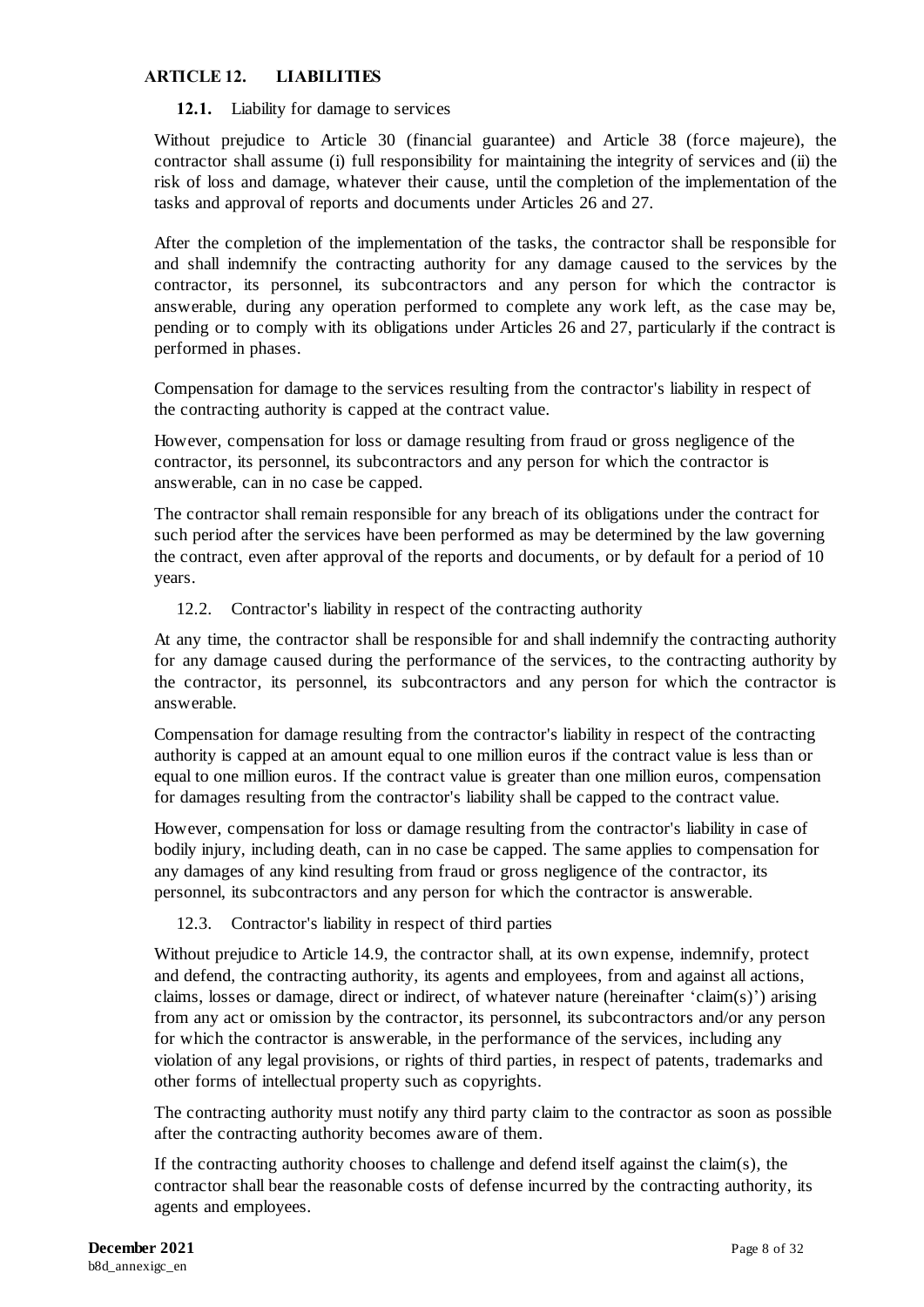Under these general conditions, the agents and employees of the contracting authority, as well as the contractor's personnel, its subcontractors and any person for which the contractor is answerable are considered to be third parties.

- 12.4. The contractor shall treat all claims in close consultation with the contracting authority
- 12.5. Any settlement or agreement settling a claim requires the prior express written consent of the contracting authority and the contractor.

### <span id="page-9-0"></span>**ARTICLE 13. MEDICAL, INSURANCE AND SECURITY ARRANGEMENTS**

#### 13.1. Medical arrangement

The contracting authority may condition the performance of the services to the production, by the contractor, of a recent medical certificate attesting that the contractor itself, its personnel, its subcontractors and/or any person for which the contractor is answerable, are fit to implement the services required under this contract.

13.2. Insurance – general issues

- a) At the latest together with the return of the countersigned contract, and for the period of implementation of the tasks, the contractor shall ensure that itself, its personnel, its subcontractors and any person for which the contractor is answerable, are adequately insured with insurance companies recognized on the international insurance market, unless the contracting authority has given its express written consent on a specific insurance company.
- b) At the latest together with the return of the countersigned contract, the contractor shall provide the contracting authority with all cover notes and/or certificates of insurance showing that the contractor's obligations relating to insurance are fully respected. The contractor shall submit without delay, whenever the contracting authority or the project manager so requests, an updated version of the cover notes and/or certificates of insurance.

The contractor shall obtain from the insurers that they commit to personally and directly inform the contracting authority of any event likely to reduce, cancel or alter in any manner whatsoever, that coverage. The insurers shall deliver this information as quickly as possible, and in any event at least thirty (30) days before the reduction, cancellation or alteration of the cover is effective. The contracting authority reserves the right to indemnify the insurer in case the contractor fails to pay the premium, without prejudice to the contracting authority's right to recover the amount of the premium it paid, and to subsequently seek compensation for its possible resulting damage.

- c) Whenever possible, the contractor shall ensure that the subscribed insurance contracts contain a waiver of recourse in favour of the contracting authority, its agents and employees.
- d) The purchase of adequate insurances by the contractor shall in no case exempt it from its statutory and/or contractual liabilities.
- e) The contractor shall fully bear the consequences of a total or partial lack of coverage, and to the full discharge of the contracting authority.
- f) The contractor shall ensure that its personnel, its subcontractors and any person for whom the contractor is answerable comply with the same insurance requirements imposed to it under this contract. In case of default of insurance or inadequate insurance of its personnel, its subcontractors or any person for which the contractor is answerable, the contractor shall indemnify the contracting authority from all consequences resulting therefrom.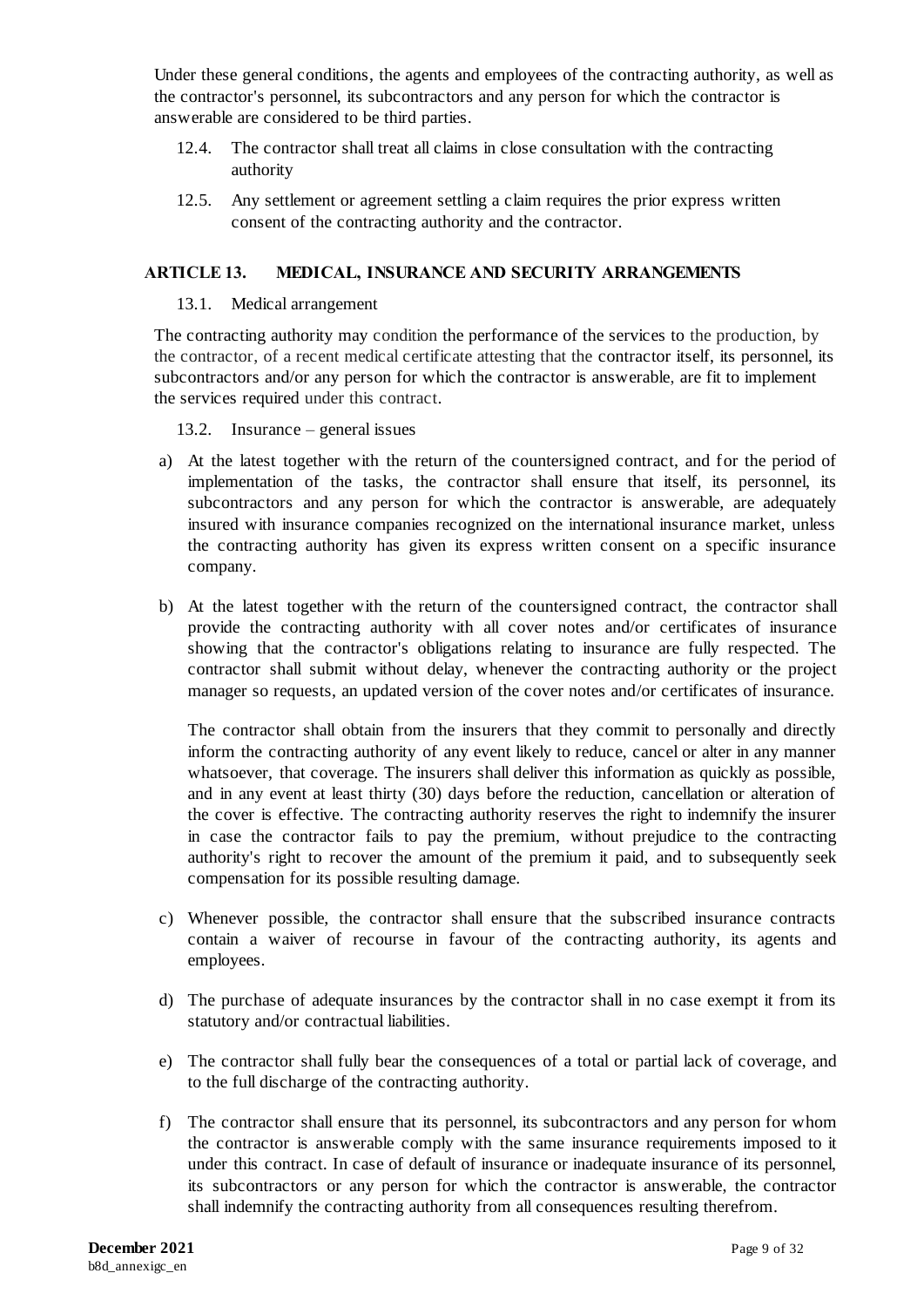- g) Under its own responsibility and without prejudice to the obligation to take out all insurance covering its obligations under this contract, the contractor shall ensure that all compulsory insurances are subscribed in compliance with the laws and regulations in force in the country in which the services are to be performed. It shall also ensure that all possible statutory obligations applying to the coverage are complied with.
- h) The contracting authority shall not bear any liability for the assessment and adequacy of insurance policies taken out by the contractor with its contractual and/or statutory obligations.
- i) In any event, the contractor shall take out the insurance referred to below.
	- 13.3. Insurance Specific issues
- a) The contractor shall take out all insurance necessary to cover its liability, both with regard to its professional liability and its liability as provided under Article 12.
- b) The contractor shall ensure that itself, its personnel, its subcontractors and any person for which the contractor is answerable, are covered by an insurance policy covering, in addition to the possible intervention of any statutory insurance:
	- i. all medical expenses, including hospital expenses;
	- ii. the full cost of repatriation in case of illness, accident, or in the event of death by disease or accident;
	- iii. accidental death or permanent disability resulting from bodily injury incurred in connection with the contract.

In the absence of adequate insurance, the contracting authority may bear such costs to the benefit of the contractor itself, its personnel, its subcontractors and any person for which the contractor is answerable. This bearing of the costs by the contracting authority shall be subsidiary and may be claimed against the contractor, its subcontractors and any person who should have taken out this insurance, without prejudice to the compensation of the contracting authority's possibly resulting damage.

- c) The contractor shall take out insurance policies providing coverage of the contractor itself, its personnel, its subcontractors and any person for which the contractor is answerable, in case of an accident at work or on the way to work. It shall ensure that its subcontractors do the same. It indemnifies the contracting authority against any claims that its employees or those of its subcontractors could have in this regard. For its permanent expatriate personnel, where appropriate, the contractor shall in addition comply with the laws and regulations applicable in the country of origin.
- d) The contractor shall also insure the personal effects of its employees, experts and their families located in the partner country against loss or damage.
	- 13.4. Security arrangements

The contractor shall put in place security measures for its employees, experts and their families located in the partner country, commensurate with the physical danger (possibly) facing them.

The contractor shall also be responsible for monitoring the level of physical risk to which its employees, experts and their families located in the partner country are exposed and for keeping the contracting authority informed of the situation. If the contracting authority or the contractor becomes aware of an imminent threat to the life or health of any of its employees, experts or their families, the contractor must take immediate emergency action to remove the individuals concerned to safety. If the contractor takes such action, he must communicate this immediately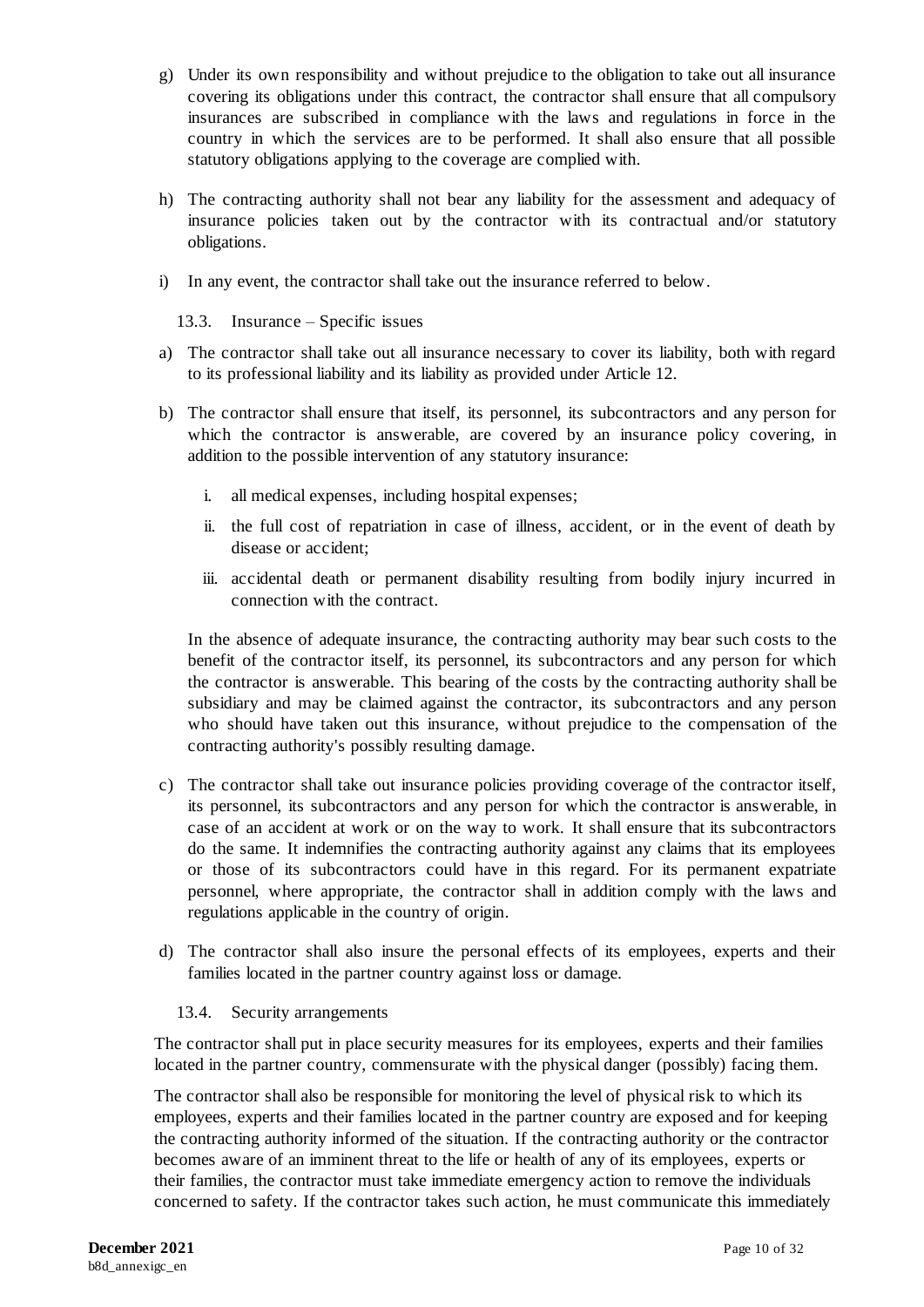to the project manager and this may lead to suspension of the contract in accordance with Article 35.

#### <span id="page-11-0"></span>**ARTICLE 14. INTELLECTUAL AND INDUSTRIAL PROPERTY RIGHTS**

- 14.1. A 'result' shall be any outcome of the implementation of the contract and provided as such by the contractor.
- 14.2. The ownership of all the results or rights thereon as listed in the tender specification and the tender attached to the contract, including copyright and other intellectual or industrial property rights, and all technological solutions and information embodied therein, obtained in performance of the contract, shall be irrevocably and fully vested to the contracting authority from the moment these results or rights are delivered to it and accepted by it. The contracting authority may use them as it sees fit and in particular may store, modify, translate, display, reproduce, publish or communicate by any medium, as well as, assign, transfer them as it sees fit. Where the contract implements a financing agreement and relates to any study, the partner country(ies) with whom this financing agreement was signed also enjoys all the rights conferred by this article on the contracting authority.
- 14.3. For the avoidance of doubt and where applicable, any such vesting of rights is also deemed to constitute an effective transfer of the rights from the contractor to the contracting authority.
- 14.4. The above vesting of rights in the contracting authority under this contract covers all territories worldwide and is valid for the whole duration of intellectual or industrial property rights protection, unless stipulated otherwise by the contracting authority and the contractor.
- 14.5. The contractor shall ensure that delivered results are free of rights or claims from third parties including in relation to pre-existing rights, for any use envisaged by the contracting authority. If the contracting authority so requires, the contractor shall provide exhaustive proof of ownership or rights to use all necessary rights, as well as, of all relevant agreements of the creator(s).
- 14.6. All reports and data such as maps, diagrams, drawings, specifications, plans, statistics, computations, databases format and data, software and any supporting records or materials acquired, compiled or prepared by the contractor in the performance of the contract, as well as, any outcome of the implementation of the contract, shall be the absolute property of the contracting authority unless otherwise specified. The contractor shall, upon completion of the contract, deliver all such documents and data to the contracting authority. The contractor must not retain copies of such documents and data and must not use them for purposes unrelated to the contract without the prior consent of the contracting authority.
- 14.7. The contractor shall not publish articles relating to the services or refer to them when carrying out any services for others, or divulge information obtained by the contractor in the course of the contract for purposes other than its performance, without the prior consent of the contracting authority.
- 14.8. By delivering the results, the contractor warrants that the above transfer of rights does not violate any law or infringe any rights of others and that it possesses the relevant rights or powers to execute the transfer. It also warrants that it has paid or has verified payment of all fees including fees to collecting societies, related to the final results.
- 14.9. The contractor shall indemnify and hold the contracting authority harmless for all damages and cost incurred due to any claim brought by any third party including creators and intermediaries for any alleged breach of any intellectual, industrial or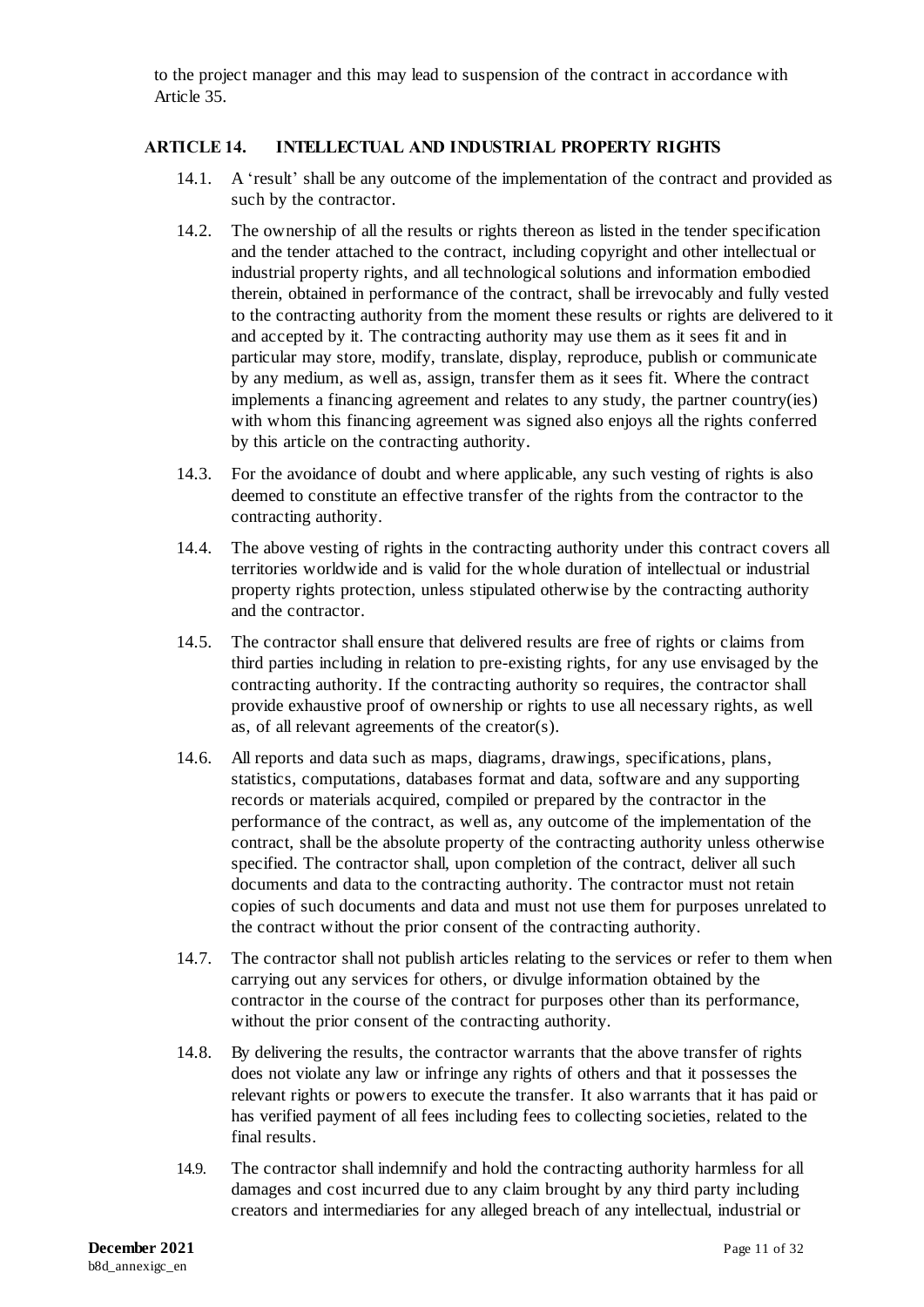other property right based on the contracting authority's use as specified in the contract of patents, licenses, drawings, designs, models, or brand or trade-marks, except where such infringement results from compliance with the design or specification provided by the contracting authority.

## **NATURE OF THE SERVICES**

### <span id="page-12-0"></span>**ARTICLE 15. THE SCOPE OF THE SERVICES**

- 15.1. The scope of the services is specified in Annex II and Annex III.
- 15.2. Where the contract is for an advisory function for the benefit of the contracting authority and/or project manager in respect of all the technical aspects of the project, which may arise out of its implementation, the contractor shall not have decisionmaking responsibility.
- 15.3. Where the contract is for management of the implementation of the project, the contractor shall assume all the duties of management inherent in supervising the implementation of a project, subject to the project manager's authority.
- 15.4. If the contractor is required to prepare a tender dossier, the dossier shall contain all documents necessary for consulting suitable contractors, manufacturers and suppliers, and for preparing tender procedures with a view to carrying out the works or providing the supplies or services covered by an invitation to tender. The contracting authority shall provide the contractor with the information necessary for drawing up the administrative part of the tender dossier.

## **ARTICLE 16. PERSONNEL**

- 16.1. For fee-based contracts, without prejudice to paragraph 4 of this Article, the contractor must inform the contracting authority of all personnel which the contractor intends to use for the implementation of the tasks, other than the key experts whose CVs are included in Annex IV. Annex II and/or Annex III shall specify the minimum level of training, qualifications and experience of the personnel and, where appropriate, the specialisation required. The contracting authority shall have the right to oppose the contractor's choice of personnel.
- 16.2. All those working on the project with the approval of the contracting authority shall commence their duties on the date or within the period laid down in Annex II and/or Annex III, or, failing this, on the date or within the periods notified to the contractor by the contracting authority or the project manager.
- 16.3. Save as otherwise provided in the contract, those working on the contract shall reside close to their normal place of posting. Where part of the services is to be performed outside the partner country, the contractor shall keep the project manager informed of the names and qualifications of personnel assigned to that part of the services.
- 16.4. The contractor shall:
- (a) forward to the project manager within 30 days of the signature of the contract by both parties, the timetable proposed for placement of the personnel;
- (b) inform the project manager of the date of arrival and departure of each member of personnel;
- (c) submit to the project manager for its approval a timely request for the appointment of any non-key experts.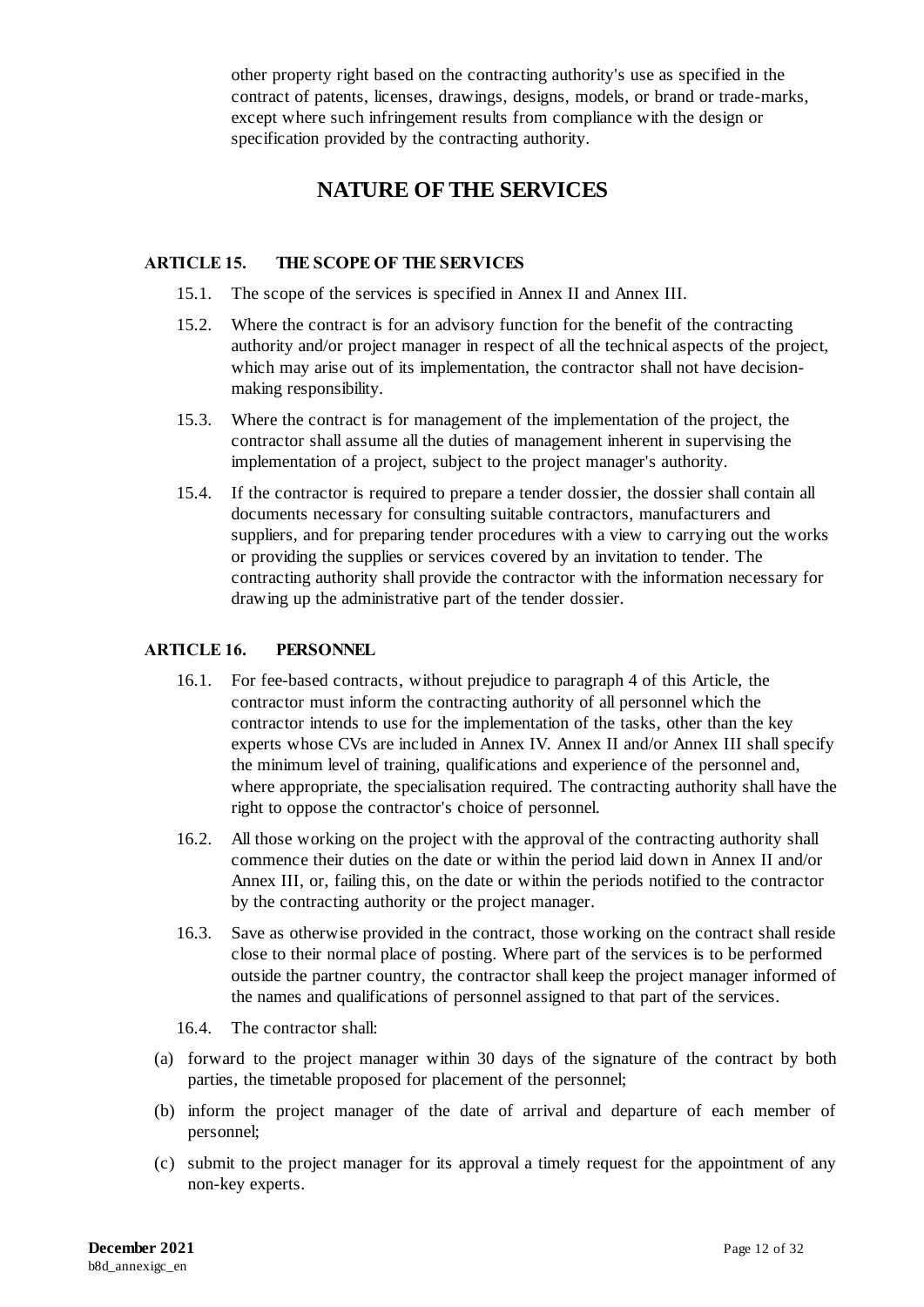- 16.5. The contractor shall provide its personnel with all financial and technical means needed to enable them to carry out their tasks described under this contract efficiently.
- 16.6. Experts employed or contracted, directly or indirectly, by the contractor do not have any contractual relations with the contracting authority.

#### <span id="page-13-0"></span>**ARTICLE 17. REPLACEMENT OF PERSONNEL**

- 17.1. The contractor shall not make changes to the agreed personnel without the prior approval of the contracting authority. The contractor must on its own initiative propose a replacement in the following cases:
- (a) In the event of death, in the event of illness or in the event of accident of an agreed personnel;
- (b) If it becomes necessary to replace an agreed personnel for any other reasons beyond the contractor's control (e.g. resignation, etc.).
	- 17.2. In the course of performance, the contracting authority can order an agreed personnel to be replaced. This shall be done on the basis of a written and justified request to which the contractor and the agreed personnel have had the opportunity to provide observations.
	- 17.3. Where an agreed personnel must be replaced, the replacement must possess at least equivalent qualifications and experience, and the remuneration to be paid to the replacement cannot exceed that received by the agreed personnel who has been replaced. Where the contractor is unable to provide a replacement with equivalent qualifications and/or experience, the contracting authority may either decide to terminate the contract, if the proper performance of it is jeopardised, or, if it considers that this is not the case, accept the replacement, provided that the fees of the latter are renegotiated to reflect the appropriate remuneration level.
	- 17.4. Additional costs incurred by the replacement of an agreed personnel are the responsibility of the contractor. The contracting authority makes no payment for the period when the agreed personnel to be replaced is absent. The replacement of any agreed personnel, whose name is listed in Annex IV of the contract, must be proposed by the contractor within 15 calendar days from the first day of the agreed personnel's absence. If after this period the contractor fails to propose a replacement in accordance with Article 17.3 above, the contracting authority may apply liquidated damages up to 10% of the remaining fees of that expert to be replaced. The contracting authority must approve or reject the proposed replacement within 30 days.
	- 17.5. The partner country may be notified of the identity of the agreed personnel proposed to be added or replaced in the contract to obtain its approval. The partner country must not withhold its approval unless it submits duly substantiated and justified objections to the proposed experts in writing to the contracting authority within 15 days of the date of the request for approval.

### <span id="page-13-1"></span>**ARTICLE 18. TRAINEES**

18.1. If required in the terms of reference, the contractor shall provide training for the period of implementation of the tasks for trainees assigned to it by the contracting authority under the terms of the contract.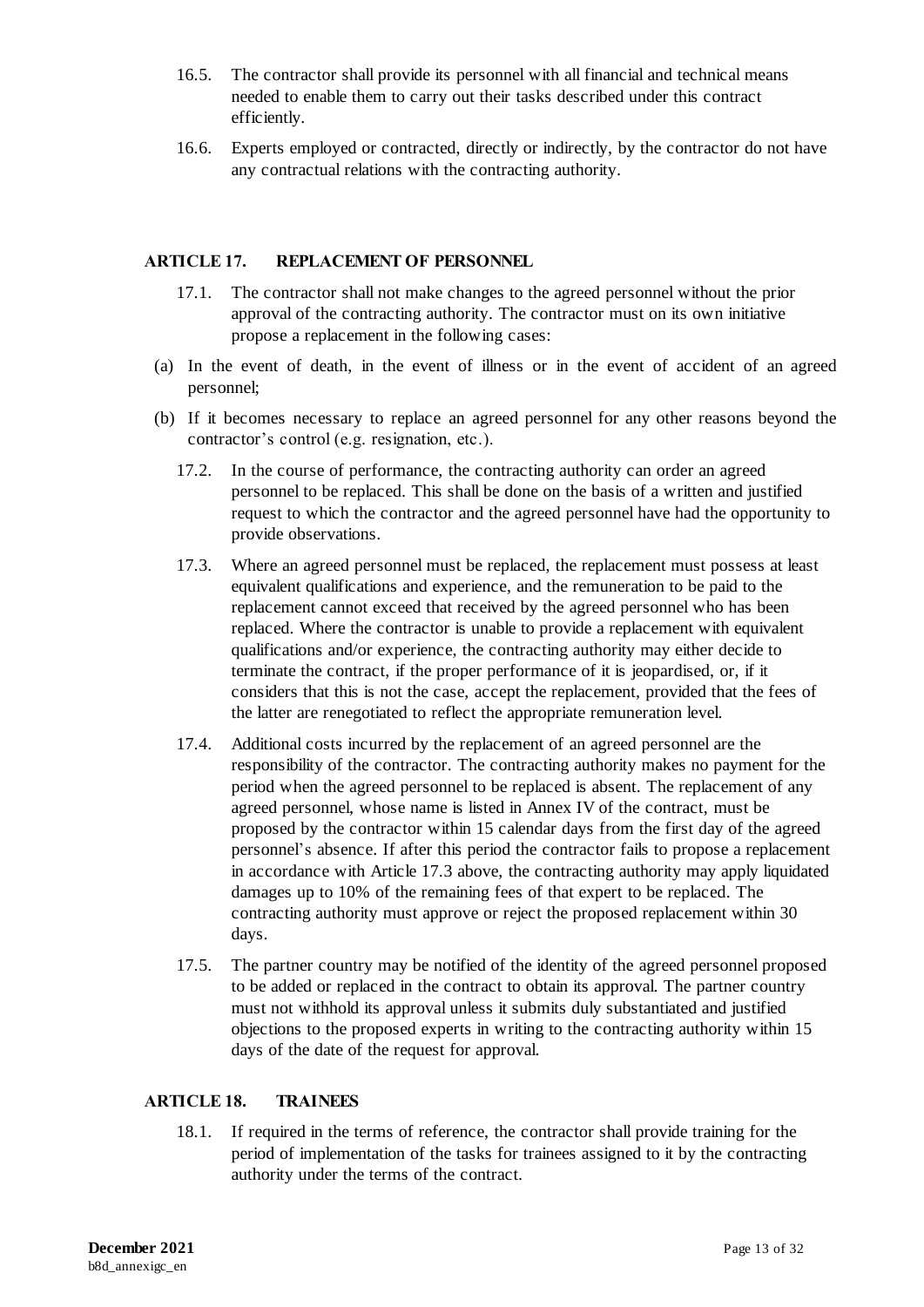- 18.2. Instruction by the contractor of such trainees shall not confer on them the status of employees of the contractor. However, they must comply with the contractor's instructions, and with the provisions of article 8, as if they were employees of the contractor. The contractor may on reasoned request in writing obtain the replacement of any trainee whose work or conduct is unsatisfactory.
- 18.3. Unless otherwise provided in the contract, allowance for trainees covering notably travel, accommodation and all other expenses incurred by the trainees shall be borne by the contracting authority.
- 18.4. The contractor shall report at quarterly intervals to the contracting authority on the training assignment. Immediately prior to the end of the period of implementation of the tasks, the contractor shall draw up a report on the result of the training and an assessment of the qualifications obtained by the trainees with a view to their future employment. The form of such reports and the procedure for presenting them shall be as laid down in the terms of reference.

# **PERFORMANCE OF THE CONTRACT**

### <span id="page-14-0"></span>**ARTICLE 19. IMPLEMENTATION OF THE TASKS AND DELAYS**

- 19.1. The special conditions fix the date on which implementation of the tasks is to commence.
- 19.2. The period of implementation of tasks shall commence on the date fixed in accordance with Article 19.1 and shall be as laid down in the special conditions, without prejudice to extensions of the period which may be granted.
- 19.3. If the contractor fails to perform the services within the period of implementation of the tasks specified in the contract, the contracting authority shall, without formal notice and without prejudice to its other remedies under the contract, be entitled to liquidated damages for every day which shall elapse between the end of the period of implementation of the tasks specified in the contract and the actual date of completion of these tasks.
- 19.4. The daily rate for liquidated damages is calculated by dividing the contract value by the number of days of the period of implementation of the tasks, up to a maximum of 15% of the total value of the contract.
- 19.5. If the contracting authority has become entitled to claim 15% of the contract value, it may, after giving notice to the contractor:
- (a) terminate the contract, and;
- (b) enter into a contract with a third party to complete the services, at the contractor's cost.

### <span id="page-14-1"></span>**ARTICLE 20. AMENDMENT TO THE CONTRACT**

- 20.1. Any amendment to the contract affecting its object or scope, such as amendment to the total contract amount, replacement of an agreed personnel whose curriculum vitae is part of the contract and change of the period of implementation shall be formalised by means of an addendum. Both parties may request an addendum for amendment to the contract according to the following principles:
- (a) An addendum for amendment may be requested only during the period of execution of the contract;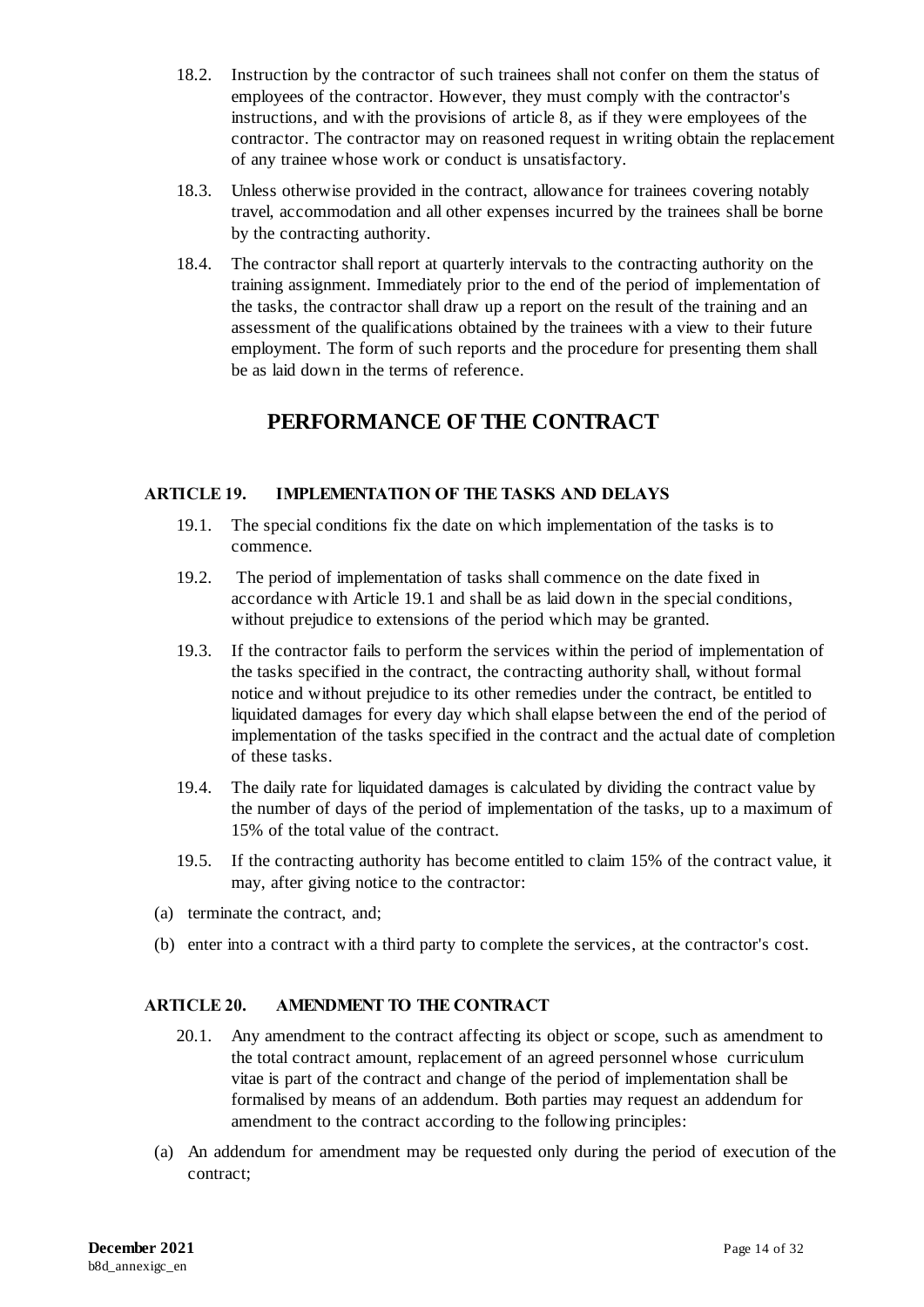(b) Any request for an addendum shall be submitted in writing to the other party at least thirty days before the date on which the intended addendum is required to enter into force. In case of special circumstances duly substantiated by the contractor, the contracting authority may accept a different notice period.

The requested party shall notify the requesting party of its decision concerning the request within 30 days from its receipt. There is no automatic amendment without written confirmation by the requested party.

- 20.2. Additionally, the project manager has the power to issue administrative orders requesting an amendment to the contract not affecting its object or scope, including on request of the contractor, according to the following principles:
- a) The requested contract amendment may take the form of additions, omissions, substitutions, changes in quality, quantity, specified sequence, method or timetable of implementation of the services;
- b) Prior to the issuance of any administrative order, the project manager shall notify the contractor of the nature and the form of the proposed amendment.

The contractor shall then, without delay, submit to the project manager a written proposal containing:

- (i) all measures required to comply with the requested amendment,
- (ii) an updated timetable for implementation of the tasks, and,
- (iii) if necessary, a proposed financial adjustment to the contract, using the contractual fee rates when the tasks are similar. When the tasks are not similar, the contractual fee rates shall be applied when reasonable.

Following receipt of the contractor's proposal, the project manager shall decide as soon as possible whether or not the amendment shall be carried out.

If the project manager decides that the amendment shall be carried out, it shall notify the contractor through an administrative order stating that the contractor shall carry out the amendment at the prices and under the conditions given in the contractor's proposal or as modified by the project manager in agreement with the contractor.

- c) On receipt of the administrative order, the contractor shall carry out the amendments detailed in that administrative order as if such amendments were stated in the contract.
- d) For fee-based contracts, administrative orders that have an impact on the contractual budget are limited to transfers within the fees, or transfers from the fees to the incidental expenditures, within the limits of Article 20.3.
- e) For global price contracts, administrative orders cannot have an impact on the contractual budget.
	- 20.3. No amendment either by means of addendum or through administrative order shall lead to decreasing the amount within the contractual budget allocated to expenditure verification, or change the award conditions prevailing at the time the contract was awarded.
	- 20.4. Any amendment carried out by the contractor without an administrative order or without an addendum to the contract is not allowed and made at the contractor's own financial risk.
	- 20.5. Where an amendment is required by a default or breach of contract by the contractor, any additional cost attributable to such amendment shall be borne by the contractor.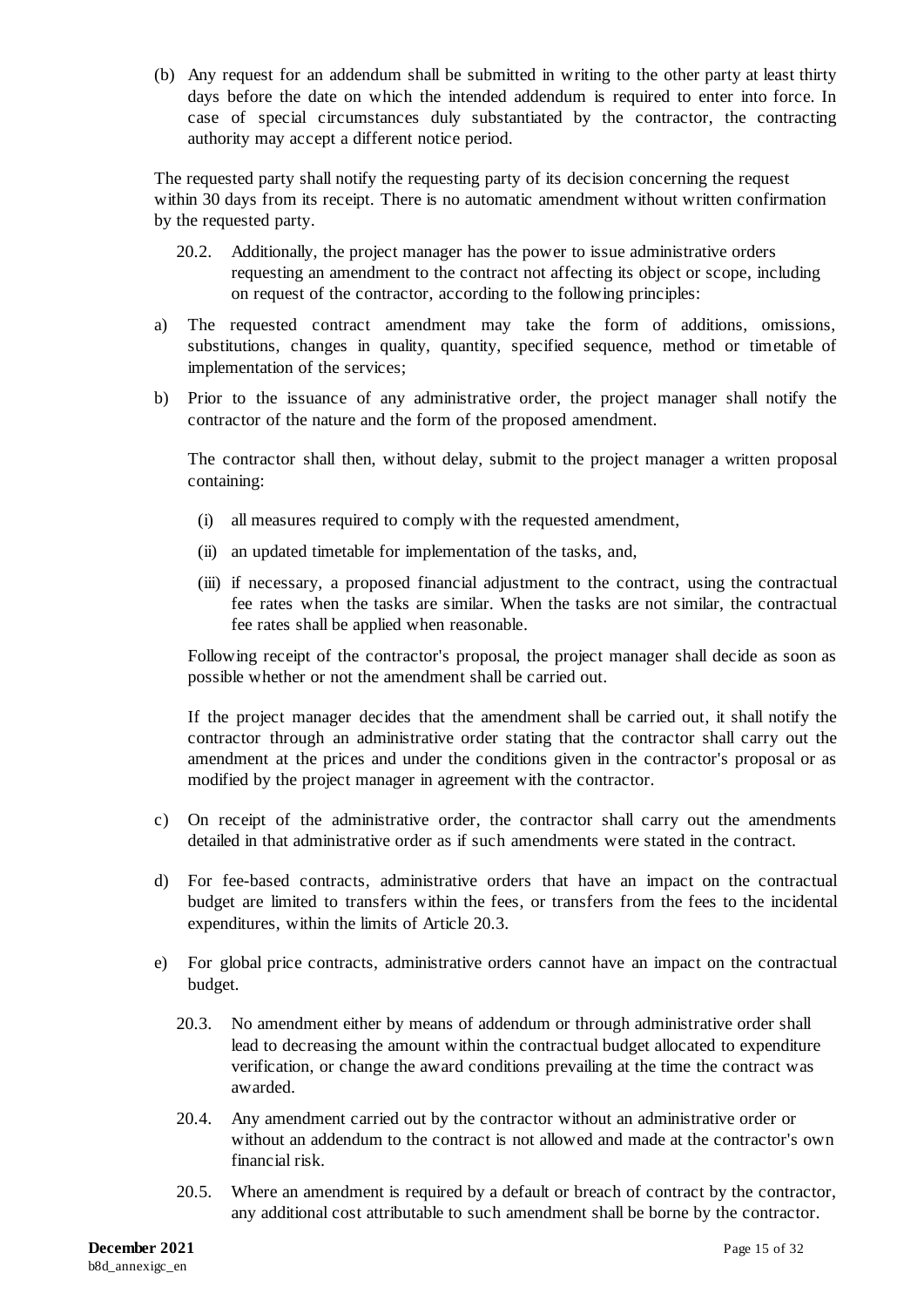20.6. The contractor shall notify the contracting authority of any change of address and bank account using the form in Annex VI to notify any change in its bank account. The contracting authority shall have the right to oppose the contractor's change of bank account. The contractor shall notify the contracting authority of any change of auditor, which the contracting authority needs to approve.

## <span id="page-16-0"></span>**ARTICLE 21. WORKING HOURS**

21.1. The days and hours of work of the contractor or the contractor's personnel shall respect the laws, regulations and customs of the country where the services have to be rendered and the requirements of the services.

## <span id="page-16-1"></span>**ARTICLE 22. LEAVE ENTITLEMENT**

- 22.1. For fee-based contracts, the annual leave to be taken during the period of implementation of the tasks shall be at a time approved by the project manager.
- 22.2. For fee-based contracts, the fee rates are deemed to take into account the annual leave of up to 2 months for the contractor's personnel during the period of implementation of the tasks. Consequently, days taken as annual leave shall not be considered to be working days.
- 22.3. The contractor shall only be paid for the days actually worked. Any cost related to sick or casual leave shall be covered by the contractor. The contractor shall inform the project manager of any impact of such leave on the period of implementation of the tasks.

### <span id="page-16-2"></span>**ARTICLE 23. INFORMATION**

- 23.1. The contractor shall provide any information relating to the services and the project to the project manager, the European Commission, the European Court of Auditors or any person authorised by the contracting authority.
- 23.2. The contractor shall allow the project manager or any person authorised by the contracting authority or the contracting authority itself to inspect or audit the records and accounts relating to the services and to make copies thereof both during and after provision of the services.

### <span id="page-16-3"></span>**ARTICLE 24. RECORDS**

- 24.1. The contractor shall keep full accurate and systematic records and accounts in respect of the services in such form and detail as is sufficient to establish accurately that the number of working days and the actual incidental expenditure identified in the contractor's invoice(s) have been duly incurred for the performance of the services.
- <span id="page-16-4"></span>24.2. For fee-based contracts, timesheets recording the days or hours worked by the contractor's personnel shall be maintained by the contractor. The timesheets filled in by the experts shall be confirmed on a monthly basis by the contractor and shall be approved by the project manager or any person authorised by the contracting authority or the contracting authority itself. The amounts invoiced by the contractor must correspond to these timesheets. Time spent travelling exclusively and necessarily for the purpose of the implementation of the contract, by the most direct route, may be included in the numbers of days or hours, as appropriate, recorded in these timesheets. Travel undertaken by the expert for mobilisation and demobilisation as well as for leave purposes shall not be considered as working days. A minimum of 7 hours worked are deemed to be equivalent to one day worked. For all experts, their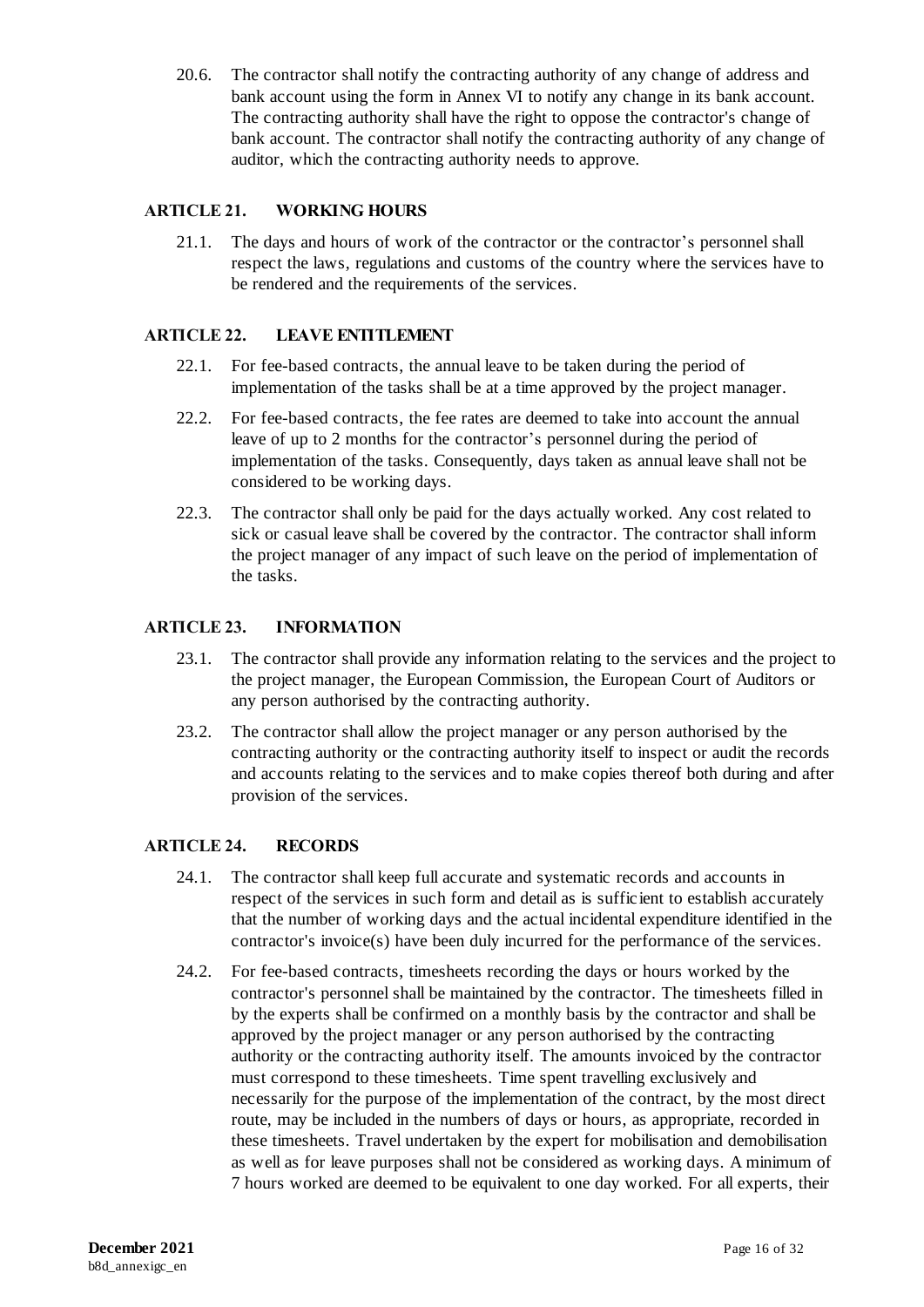time input shall be rounded to the nearest whole number of days worked for the purposes of invoicing.

24.3. Any records must be kept for a seven year period after the final payment made under the contract. These documents comprise any documentation concerning income and expenditure and any inventory, necessary for the checking of supporting documents, including timesheets, plane and transport tickets, pay slips for the remuneration paid to the experts and invoices or receipts for incidental expenditure. In case of failure to maintain such records the contracting authority may, without formal notice thereof, apply as of right the sanction for breach of contract provided for in Articles 34 and 36.

### <span id="page-17-0"></span>**ARTICLE 25. VERIFICATIONS, CHECKS AND AUDITS BY EUROPEAN UNION BODIES**

- 25.1. The contractor shall allow the European Commission, the European Anti-Fraud Office, the European Public Prosecutor's Office and the European Court of Auditors to verify, by examining the documents and to make copies thereof or by means of on-the-spot checks, including checks of documents (original or copies), the implementation of the contract. In order to carry out these verifications and audits, European Union bodies mentioned above shall be allowed to conduct a full audit, if necessary, on the basis of supporting documents for the accounts, accounting documents and any other document relevant to the financing of the contract. The contractor shall ensure that on-the-spot accesses is available at all reasonable times, notably at the contractor's offices, to its computer data, to its accounting data and to all the information needed to carry out the audits, including information on individual salaries of persons involved in the contract. The contractor shall ensure that the information is readily available at the moment of the audit and, if so requested, that data be handed over in an appropriate form. These inspections may take place up to seven years after the final payment.
- 25.2. Furthermore, the contractor shall allow the European Anti-Fraud Office to carry out checks and verification on the spot in accordance with the procedures set out in the European Union legislation for the protection of the financial interests of the European Union against fraud and other irregularities.
- 25.3. To this end, the contractor undertakes to give appropriate access to staff or agents of the European Commission, of the European Anti-Fraud Office, of the European Public Prosecutor's Office and of the European Court of Auditors to the sites and locations at which the contract is carried out, including its information systems, as well as all documents and databases concerning the technical and financial management of the project and to take all steps to facilitate their work. Access given to agents of the European Commission, European Anti-Fraud Office, the European Public Prosecutor's Office and the European Court of Auditors shall be on the basis of confidentiality with respect to third parties, without prejudice to the obligations of public law to which they are subject. Documents shall be easily accessible and filed so as to facilitate their examination. The contractor shall inform the contracting authority of their precise location.
- 25.4. The contractor guarantees that the rights of the European Commission, of the European Anti-Fraud Office, the European Public Prosecutor's Office and of the European Court of Auditors to carry out audits, checks and verification shall be equally applicable, under the same conditions and according to the same rules as those set out in this Article, to any subcontractor or any other party benefiting from EU budget/EDF funds.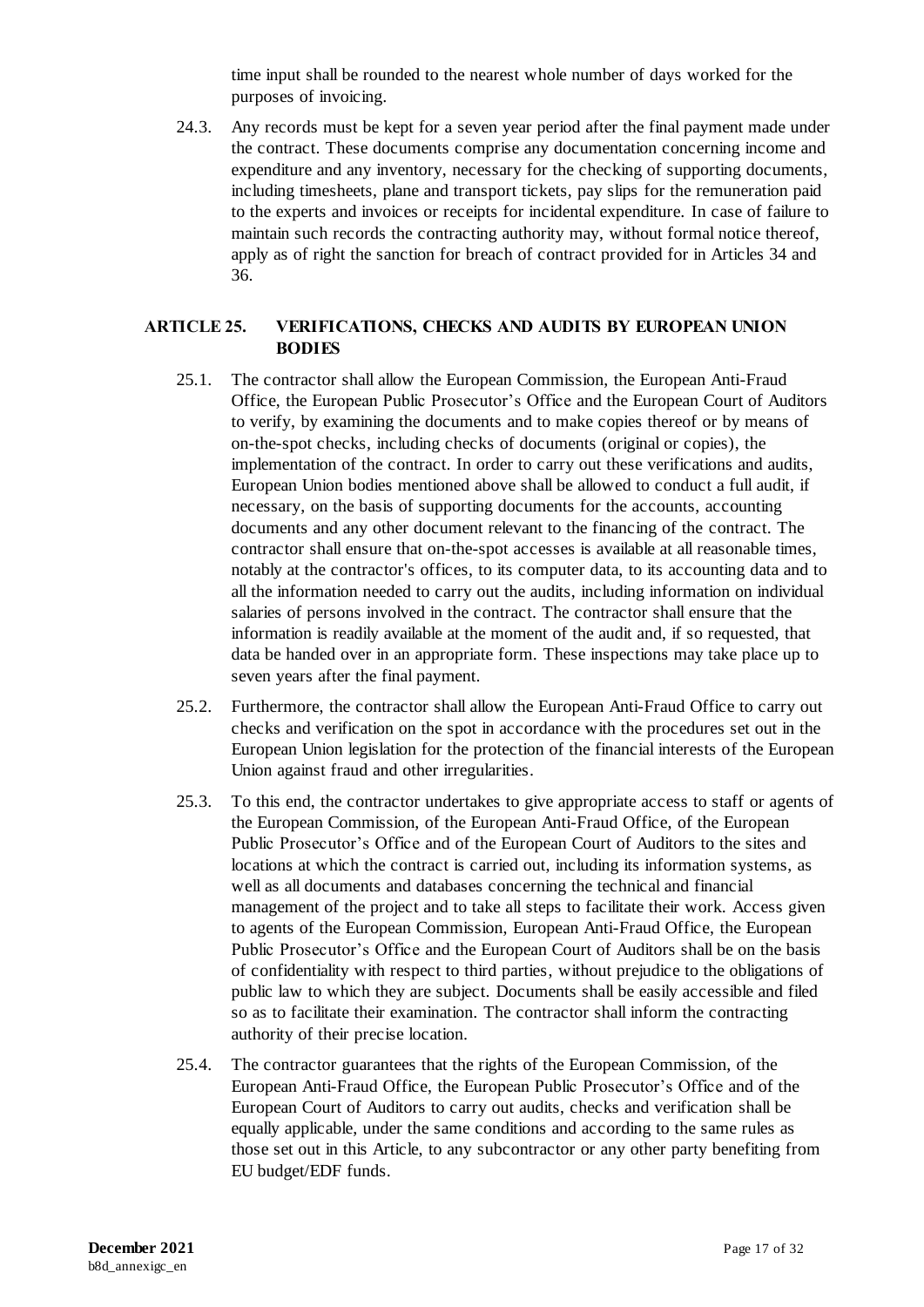25.5. Failure to comply with the obligations set forth in Article 25.1 to 25.4 constitutes a case of serious breach of contract.

### <span id="page-18-0"></span>**ARTICLE 26. INTERIM AND FINAL REPORTS**

- 26.1. Unless otherwise provided in the terms of reference, the contractor shall draw up interim reports and a final report during the period of implementation of the tasks. These reports shall consist of a narrative section and a financial section. The format of such reports is as notified to the contractor by the project manager during the period of implementation of the tasks.
- 26.2. All invoices must be accompanied by an interim or final report. All invoices for feebased contracts must also be accompanied by an up to date financial report and an invoice for the actual costs of the expenditure verification. The structure of the interim or final financial report shall be the same as that of the contractually approved budget (Annex V). This financial report shall indicate, at a minimum, the expenditure of the reporting period, the cumulative expenditure and the balance available.
- 26.3. Immediately prior to the end of the period of implementation of the tasks, the contractor shall draw up a final progress report together which must include, if appropriate, a critical study of any major problems which may have arisen during the performance of the contract.
- 26.4. This final progress report shall be forwarded to the project manager not later than 60 days after the end of the period of implementation of the tasks. Such report shall not bind the contracting authority.
- 26.5. Where the contract is performed in phases, the implementation of each phase shall give rise to the preparation of a final progress report by the contractor.
- 26.6. Interim and final progress reports are covered by the provisions of Article 14.

### <span id="page-18-1"></span>**ARTICLE 27. APPROVAL OF REPORTS AND DOCUMENTS**

- 27.1. The approval by the contracting authority of reports and documents drawn up and forwarded by the contractor shall certify that they comply with the terms of the contract.
- 27.2. Where a report or document is approved by the contracting authority subject to amendments to be made by the contractor, the contracting authority shall prescribe a period for making the amendments requested.
- 27.3. Where the final progress report is not approved, the dispute settlement procedure is automatically invoked.
- 27.4. Where the contract is performed in phases, the implementation of each phase shall be subject to the approval, by the contracting authority, of the preceding phase except where the phases are carried out concurrently.
- 27.5. The contracting authority's time limit for accepting reports or documents shall be considered included in the time limit for payments indicated in Article 29, unless otherwise specified in the special conditions.

# **PAYMENTS & DEBT RECOVERY**

### <span id="page-18-2"></span>**ARTICLE 28. EXPENDITURE VERIFICATION**

28.1. No expenditure verification report is required for global price contracts.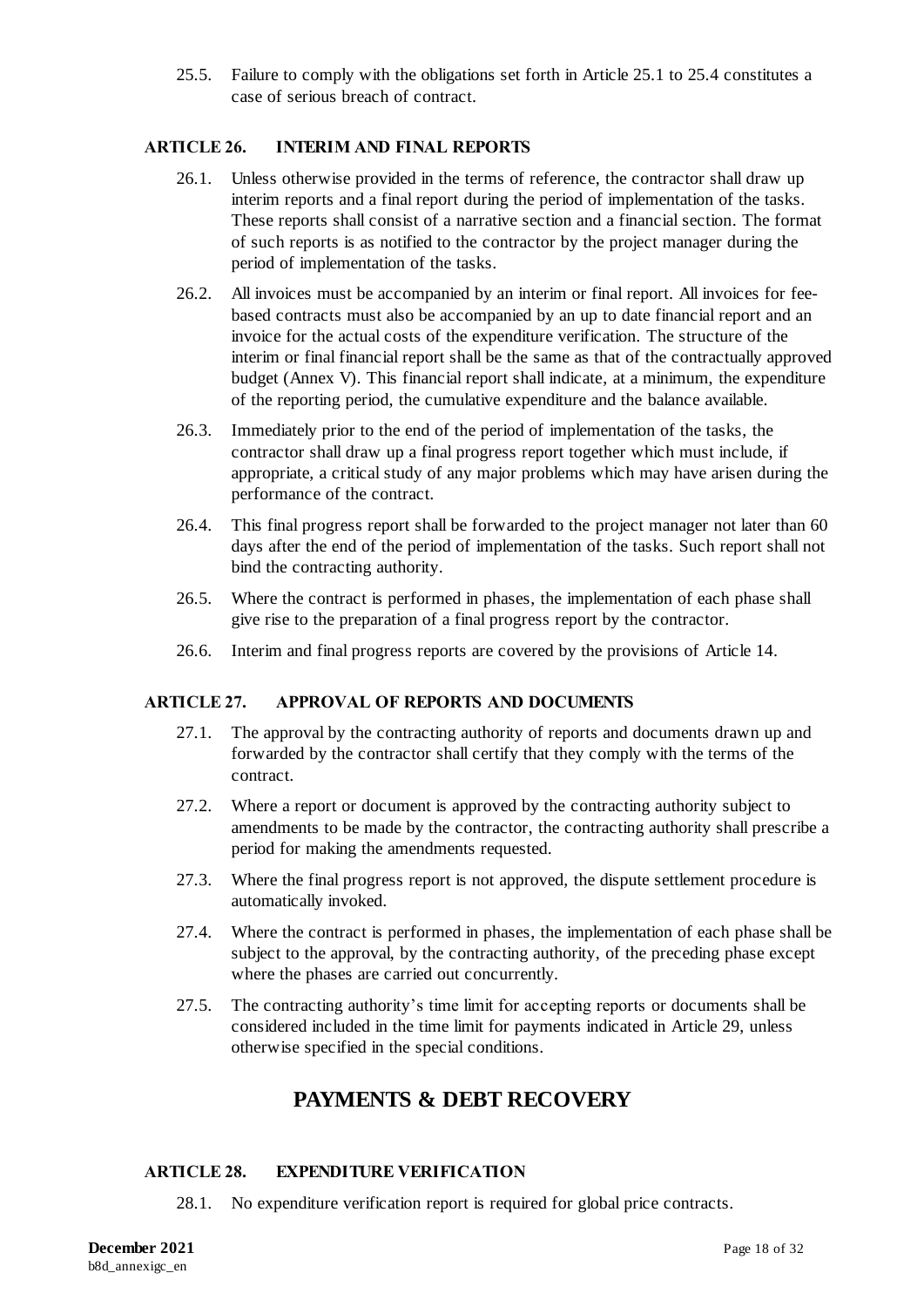- 28.2. Before payments are made for fee-based contracts, an external auditor must examine and verify the invoices and the financial reports sent by the contractor to the contracting authority. The auditor shall meet the requirements set out in the terms of reference for expenditure verification and shall be approved by the contracting authority.
- 28.3. The auditor must satisfy itself that relevant, reliable and sufficient evidence exists that:
- (a) the experts employed by the contractor for the contract have been working as evidenced on the contract (as corroborated by independent, third-party evidence, where available) for the number of days claimed in the contractor's invoices and in the financial reporting spreadsheet submitted with the interim progress reports; and
- (b) the amounts claimed as incidental expenditure have actually and necessarily been incurred by the contractor in accordance with the requirements of the terms of reference of the contract.

On the basis of its verification, the auditor submits to the contractor an expenditure verification report in accordance with the model in Annex VII.

- 28.4. The contractor grants the auditor all access rights mentioned in Article 25.
- 28.5. The contracting authority reserves the right to require that the auditor be replaced if considerations, which were unknown when the contract was signed, cast doubt on the auditor's independence or professional standards.

### <span id="page-19-0"></span>**ARTICLE 29. PAYMENT AND INTEREST ON LATE PAYMENT**

29.1. Payments will be made in accordance with one of the options below, as identified in the special conditions.

#### Option 1: Fee-based contract:

The contracting authority will make payments to the contractor in the following manner:

- 1. A first payment of pre-financing, if requested by the contractor, of an amount up to maximum 20% of the maximum contract value stated in point 2 of the contract, within 30 days of receipt by the contracting authority of an invoice, of the contract signed by both parties, and of a financial guarantee if requested, as defined in Article 30.
- 2. Six-monthly further interim payments, as indicated in the special conditions, within 60 days of the contracting authority receiving an invoice accompanied by an interim progress report and an expenditure verification report, subject to approval of those reports in accordance with Article 27. Such interim payments shall be of an amount equivalent to the costs incurred on the basis of the expenditure verification reports. When 80 % of the maximum contract value stated in point 2 of the contract has been paid (pre-financing and interim payments) the amounts due to the contractor shall be deducted from the pre-financing payment until it is completely reimbursed before any additional payment is made.
- 3. The invoices must be paid such that the sum of payments does not exceed 90% of the maximum contract value stated in point 2 of the contract; the 10% being the minimum final payment.
- 4. The balance of the final value of the contract after verification, subject to the maximum contract value stated in point 2 of the contract, after deduction of the amounts already paid, within 90 days of the contracting authority receiving a final invoice accompanied by the final progress report and a final expenditure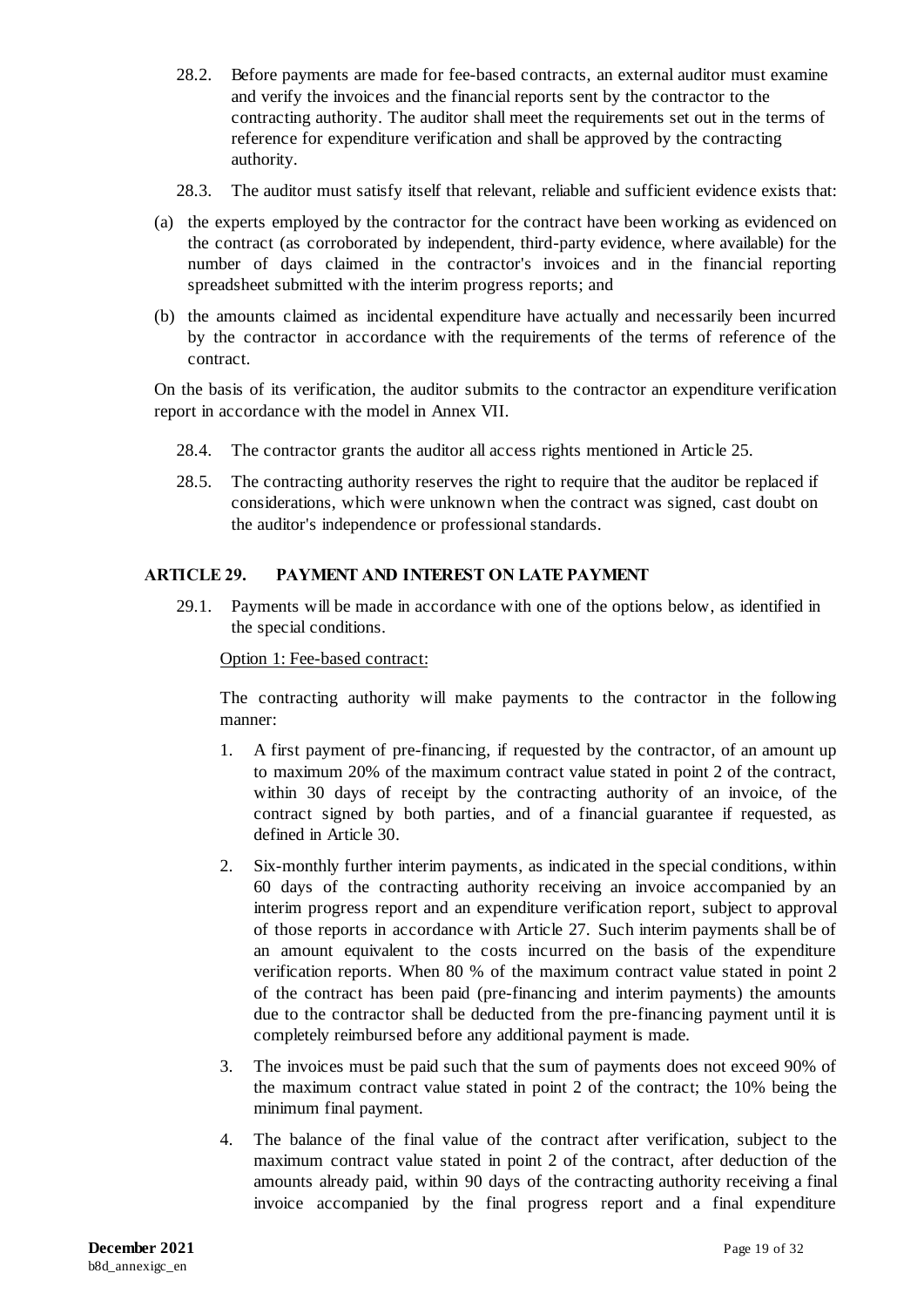verification report, subject to approval of those reports in accordance with Article 27.

#### Option 2: Global price contract:

If the contract is not divided between different outputs that the contracting authority can approve independently, or has a duration of less than two years, the contracting authority will make payments to the contractor in the following manner:

- 1. a pre-financing payment if requested by the contractor, of an amount up to 40% of the contract value stated in point 2 of the contract within 30 days of receipt by the contracting authority of an invoice, of the contract signed by both parties, and of a financial guarantee if requested, as defined in Article 30;
- 2. the balance of the contract value stated in point 2 of the contract within 90 days of the contracting authority receiving a final invoice accompanied by the final progress report, subject to approval of that report in accordance with Article 27.

If the contract has a duration of at least two years and if the budget is divided between different outputs that the contracting authority can approve independently, the contracting authority will make payments to the contractor in the following manner:

- 1. a pre-financing payment if requested by the contractor, of an amount up to 40% of the contract value stated in point 2 of the contract within 30 days of receipt by the contracting authority of an invoice, of the contract signed by both parties, and of a financial guarantee if requested, as defined in Article 30;
- 2. one interim payment at the end of each 12 months of implementation of the contract, of an amount corresponding to the outputs delivered, within 60 days of the contracting authority receiving an invoice accompanied by an interim progress report, subject to approval of this report in accordance with Article 27;
- 3. The invoices must be paid such that the sum of payments does not exceed 90% of the maximum contract value stated in point 2 of the contract; the 10% being the minimum final payment.
- 4. the balance of the contract value stated in point 2 of the contract within 90 days of the contracting authority receiving a final invoice accompanied by the final progress report, subject to approval of that report in accordance with Article 27.
- 29.2. The date of payment shall be the date on which the paying account is debited. The invoice shall not be admissible if one or more essential requirements are not met. Without prejudice to Article [36.2,](#page-25-1) the contracting authority may halt the countdown towards this deadline for any part of the invoiced amount disputed by the project manager by notifying the contractor that part of the invoice is inadmissible, either because the amount in question is not due or because the relevant report cannot be approved and the contracting authority thinks it necessary to conduct further checks. In such cases, the contracting authority shall not unreasonably withhold any undisputed part of the invoiced amount but may request clarification, alteration or additional information, which shall be produced within 30 days of the request. The countdown towards the deadline shall resume on the date on which a correctly formulated invoice is received by the contracting authority. If part of the invoice is disputed, the undisputed amount of the invoice shall not be withheld and must be paid according to the payment schedule set in Article 29.1.
- 29.3. Once the deadline referred to above has expired, the contractor unless it is a government department or public body in an EU Member State - shall, within two months of receiving late payment, receive default interest: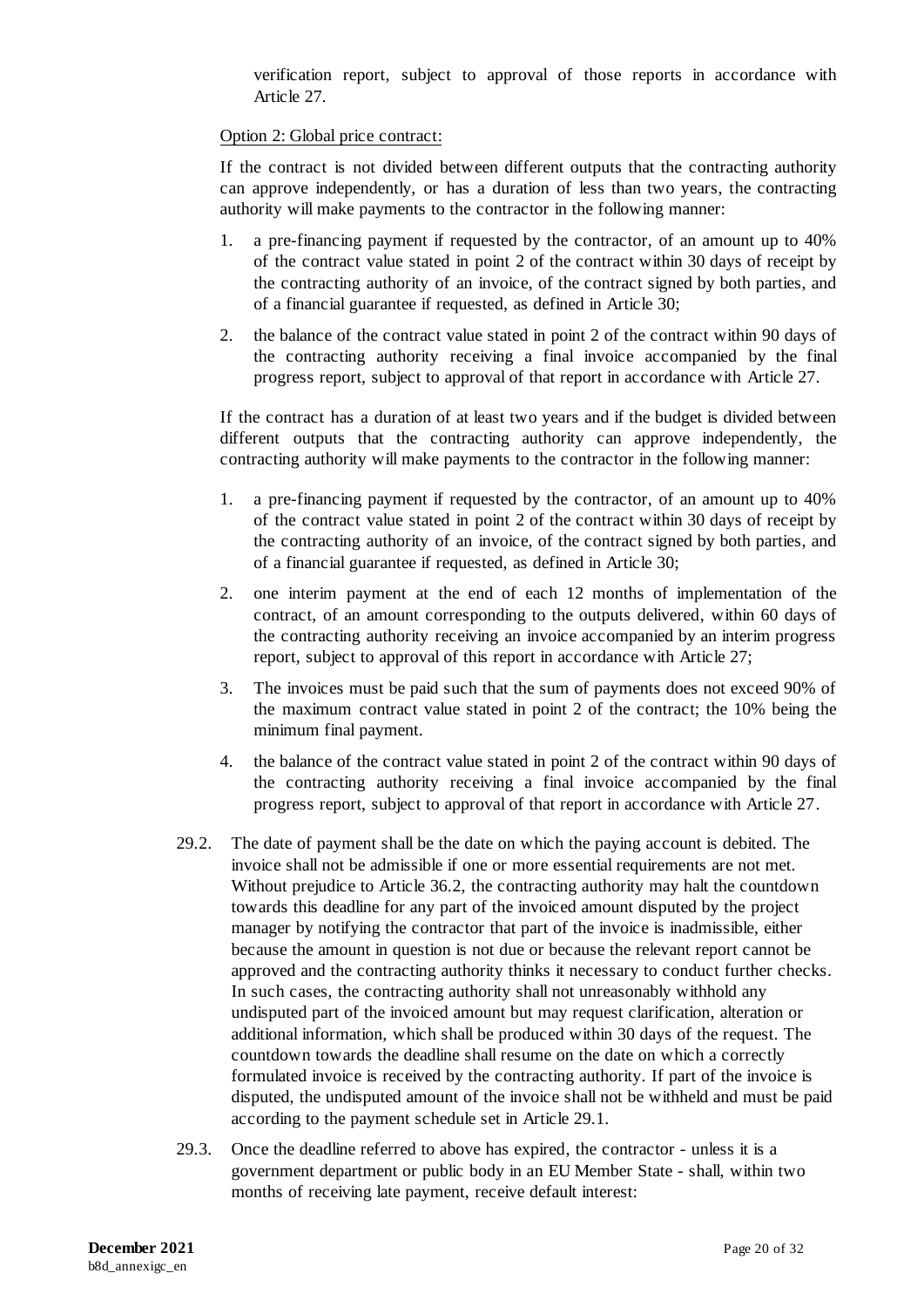- at the rate applied by the European Central Bank to its main refinancing transactions in euro, as published in the Official Journal of the European Union, C series, where payments are in euro,
- at the rediscount rate applied by the central bank of the country of the contracting authority if payments are in the currency of that country,

on the first day of the month in which the time-limit expired, plus eight percentage points. The interest be payable for the time elapses between the expiry of the payment deadline (exclusive) and the date on which the contracting authority's account is debited (inclusive).

By way of exception, when the interest calculated in accordance with the first subparagraph is lower than or equal to EUR 200, it shall be paid to the creditor only upon a demand submitted within two months of receiving late payment.

- 29.4. Payments due by the contracting authority shall be made into the bank account mentioned on the financial identification form completed by the contractor. A new financial identification form must be used to report any change of bank account and must be attached to the invoice.
- 29.5. Payments shall be made in euro or in the national currency as specified in the special conditions. The special conditions shall lay down the administrative or technical conditions governing payments of pre-financing, interim and/or final payments made in accordance with the general conditions. Where payment is in Euro, for the purposes of the provision for incidental expenditure, actual expenditure shall be converted into Euro at the rate published on the Infor-Euro on the first working day of the month in which the invoice is dated. Where payment is in the national currency, it shall be converted into the national currency at the rate published on the Infor-Euro on the first working day of the month in which the payment is made.
- 29.6. For fee-based contracts, invoices shall be accompanied by copies of, or extracts from, the corresponding approved timesheets referred to in Articl[e 24.2](#page-16-4) to verify the amount invoiced for the time input of the experts. A minimum of 7 hours worked are deemed to be equivalent to one day worked. For all experts, their time input must be rounded to the nearest whole number of days worked for the purposes of invoicing.
- 29.7. Payment of the final balance shall be subject to performance by the contractor of all its obligations relating to the implementation of all phases or parts of the services and to the approval by the contracting authority of the final phase or part of the services. Final payment shall be made only after the final progress report and a final statement, identified as such, shall have been submitted by the contractor and approved as satisfactory by the contracting authority.
- 29.8. The payment obligations of the European Commission under the contract shall cease at most 18 months after the end of the period of implementation of the tasks, unless the contract is terminated in accordance with these general conditions.
- 29.9. Prior to, or instead of, terminating the contract as provided for in Article 36, the contracting authority may suspend payments as a precautionary measure without prior notice. A payment may be suspended for the duration of an audit or an OLAF investigation.
- 29.10. Where the award procedure or the performance of the contract proves to have been subject to breach of obligations, irregularities or fraud attributable to the contractor, the contracting authority may in addition to the possibility to suspend the performance of the contract in accordance with Article 35.2 and terminate the contract as provided for in Article 36, suspend payments and/or recover amounts already paid, in proportion to the seriousness of the breach of obligations, irregularities or fraud. In addition to measures referred above, the contracting authority may reduce the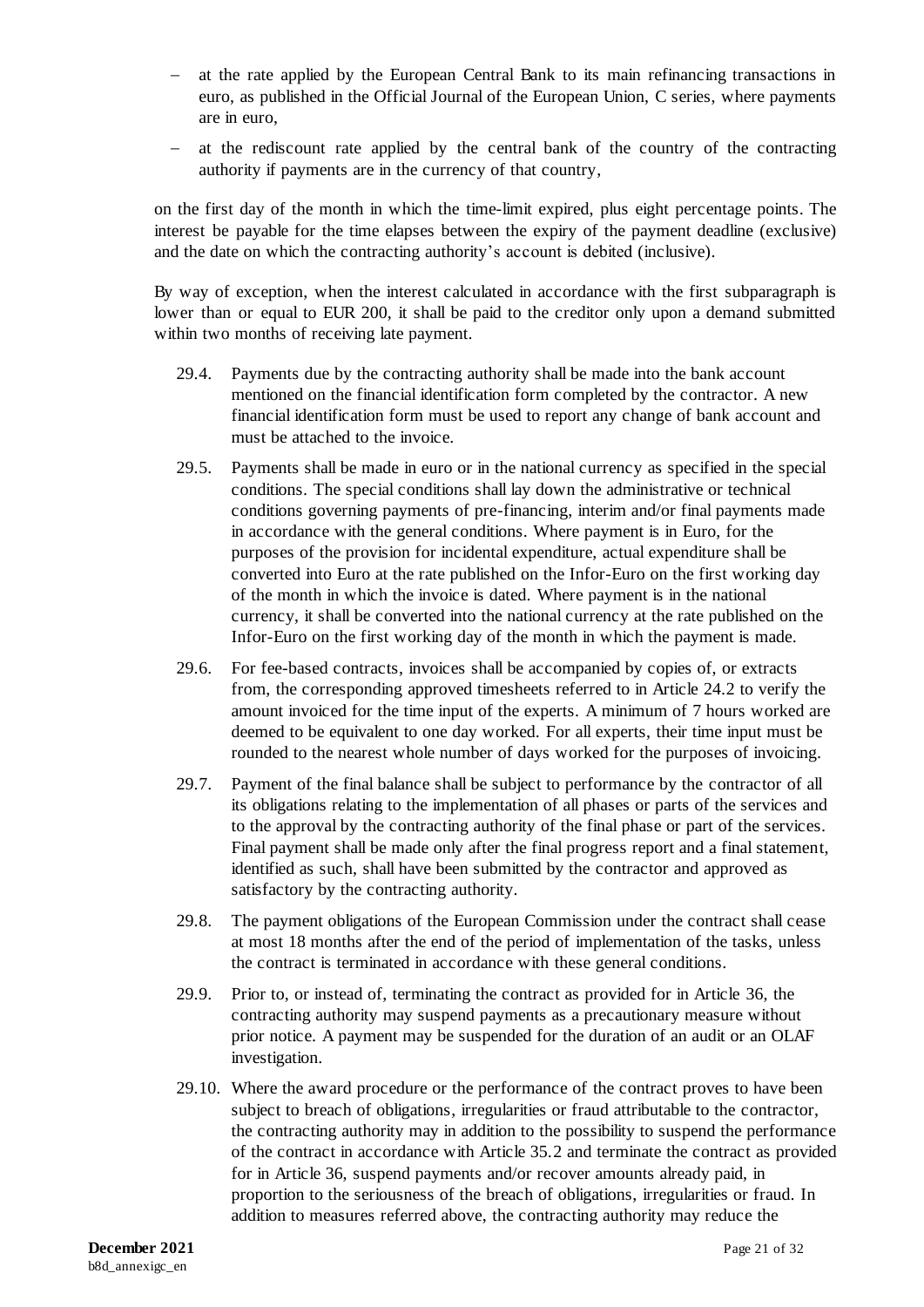contract value in proportion to the seriousness of the irregularities, fraud or of the breach of obligations, including where the activities concerned were not implemented or were implemented poorly, partially or late. The measures described in this paragraph may equally be adopted by the European Commission in pursuance of its administrative powers under the Financial Regulation (Regulation (EU, Euratom) 2018/1046 of the European Parliament and of the Council of 18 July 2018, OJ-L 193/30.07.2018, p.1).

29.11. If the contract is terminated for any reason whatsoever, the guarantee securing the pre-financing may be invoked forthwith in order to repay the balance of the prefinancing still owed by the contractor, and the guarantor shall not delay payment or raise objection for any reason whatever.

#### <span id="page-22-0"></span>**ARTICLE 30. FINANCIAL GUARANTEE**

- 30.1. Unless otherwise provided for in the special conditions, the contractor shall provide a financial guarantee for the full amount of the pre-financing payment. The financial guarantee shall be in the format provided for in the contract and may be provided in the form of a bank guarantee, a banker's draft, a certified cheque, a bond provided by an insurance and/or bonding company, an irrevocable letter of credit or a cash deposit made with the contracting authority. If the financial guarantee is to be provided in the form of a bank guarantee, a banker's draft, a certified cheque or a bond, it shall be issued by a bank or bonding and/or insurance company approved by the contracting authority. This financial guarantee shall remain valid until it is released by the contracting authority in accordance with Article 30.5 or Article 30.6, as appropriate. Where the contractor is a public body the obligation for a financial guarantee may be waived depending on a risk assessment made.
- 30.2. The financial guarantee shall be provided on the letterhead of the financial institution using the template provided in Annex VI.
- 30.3. During the execution of the contract, if the natural or legal person providing the guarantee (i) is not able or willing to abide by its commitments, (ii) is not authorised to issue guarantees to contracting authorities, or (iii) appears not to be financially reliable, or the financial guarantee ceases to be valid, and the contractor fails to replace it, either a deduction equal to the amount of the pre-financing may be made by the contracting authority from future payments due to the contractor under the contract, or the contracting authority shall give formal notice to the contractor to provide a new guarantee on the same terms as the previous one. Should the contractor fail to provide a new guarantee, the contracting authority may terminate the contract.
- 30.4. If the contract is terminated for any reason whatsoever, the financial guarantee may be invoked forthwith in order to repay any balance still owed to the contracting authority by the contractor, and the guarantor shall not delay payment or raise objection for any reason whatsoever.
- 30.5. For fee-based contracts, the financial guarantee shall be released when the prefinancing is reimbursed in accordance with Article 29.1.
- 30.6. For global price contracts, (i) if the contract is not divided between different outputs that the contracting authority can approve independently, or has a duration of less than two years, the financial guarantee shall remain in force until the final payment has been made, and (ii) if the contract has a duration of at least two years and if the budget is divided between different outputs that the contracting authority can approve independently, the financial guarantee shall be released when the pre-financing is reimbursed in accordance with Article 29.1.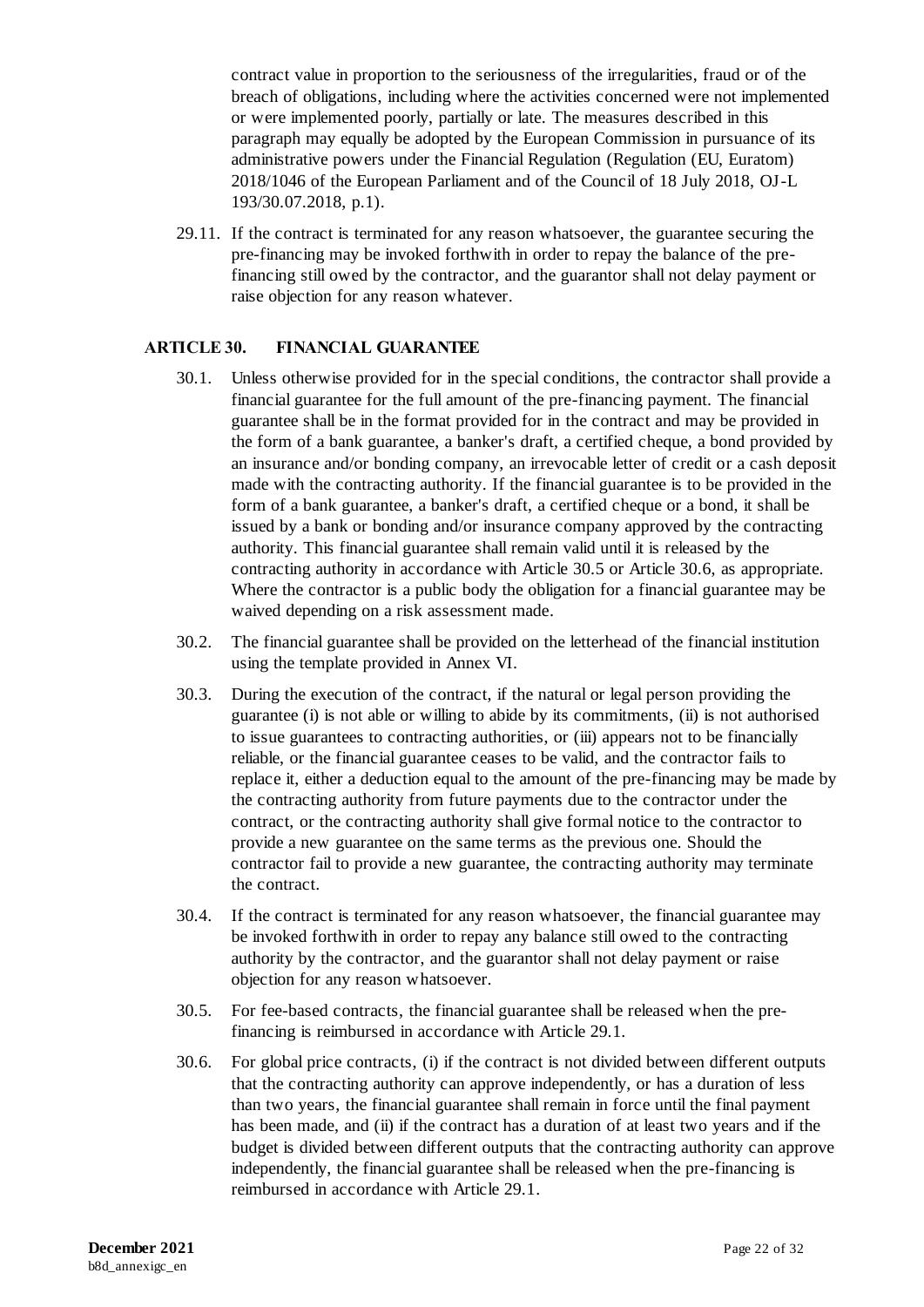#### <span id="page-23-0"></span>**ARTICLE 31. RECOVERY OF DEBTS FROM THE CONTRACTOR**

- 31.1. The contractor undertakes to repay any amounts paid in excess of the final amount due to the contracting authority before the deadline indicated in the debit note which is 45 days from the issuing of that note.
- 31.2. Should the contractor fail to make repayment within the above deadline; the contracting authority may (unless the contractor is a government department or public body of an EU Member State) increase the amounts due by adding interest:
- (a) at the rediscount rate applied by the central bank of the country of the contracting authority if payments are in the currency of that country,
- (b) at the rate applied by the European Central Bank to its main refinancing transactions in euro, as published in the Official Journal of the European Union, C series, where payments are in euro,

on the first day of the month in which the time-limit expired, plus eight percentage points. The default interest shall be incurred over the time which elapses between the date of the payment deadline, and the date on which the payment is actually made. Any partial payments shall first cover the interest thus established.

- 31.3. Amounts to be repaid to the contracting authority may be offset against amounts of any kind due to the contractor. This shall not affect the party's right to agree on payment in installments.
- 31.4. Bank charges arising from the repayment of amounts due to the contracting authority shall be borne entirely by the contractor.
- 31.5. Without prejudice to the prerogative of the contracting authority, if necessary, the European Union may as a donor proceed itself to the recovery by any means.

#### <span id="page-23-1"></span>**ARTICLE 32. REVISION OF PRICES**

32.1. The contract shall be at fixed prices, which shall not be revised.

### <span id="page-23-2"></span>**ARTICLE 33. PAYMENT TO THIRD PARTIES**

- 33.1. Orders for payments to third parties may be carried out only after an assignment made in accordance with Article 3. The assignment shall be notified to the contracting authority.
- 33.2. Notification of beneficiaries of the assignment shall be the sole responsibility of the contractor.
- 33.3. In the event of a legally binding attachment of the property of the contractor affecting payments due to it under the contract and without prejudice to the time limit laid down in Article 29, the contracting authority shall have 30 days, starting from the day when it receives notification of the definitive lifting of the obstacle to payment, to resume payments to the contractor.

## **BREACH OF CONTRACT, SUSPENSION AND TERMINATION**

### <span id="page-23-3"></span>**ARTICLE 34. BREACH OF CONTRACT**

34.1. Either party commits a breach of contract where it fails to perform its obligations in accordance with the provisions of the contract.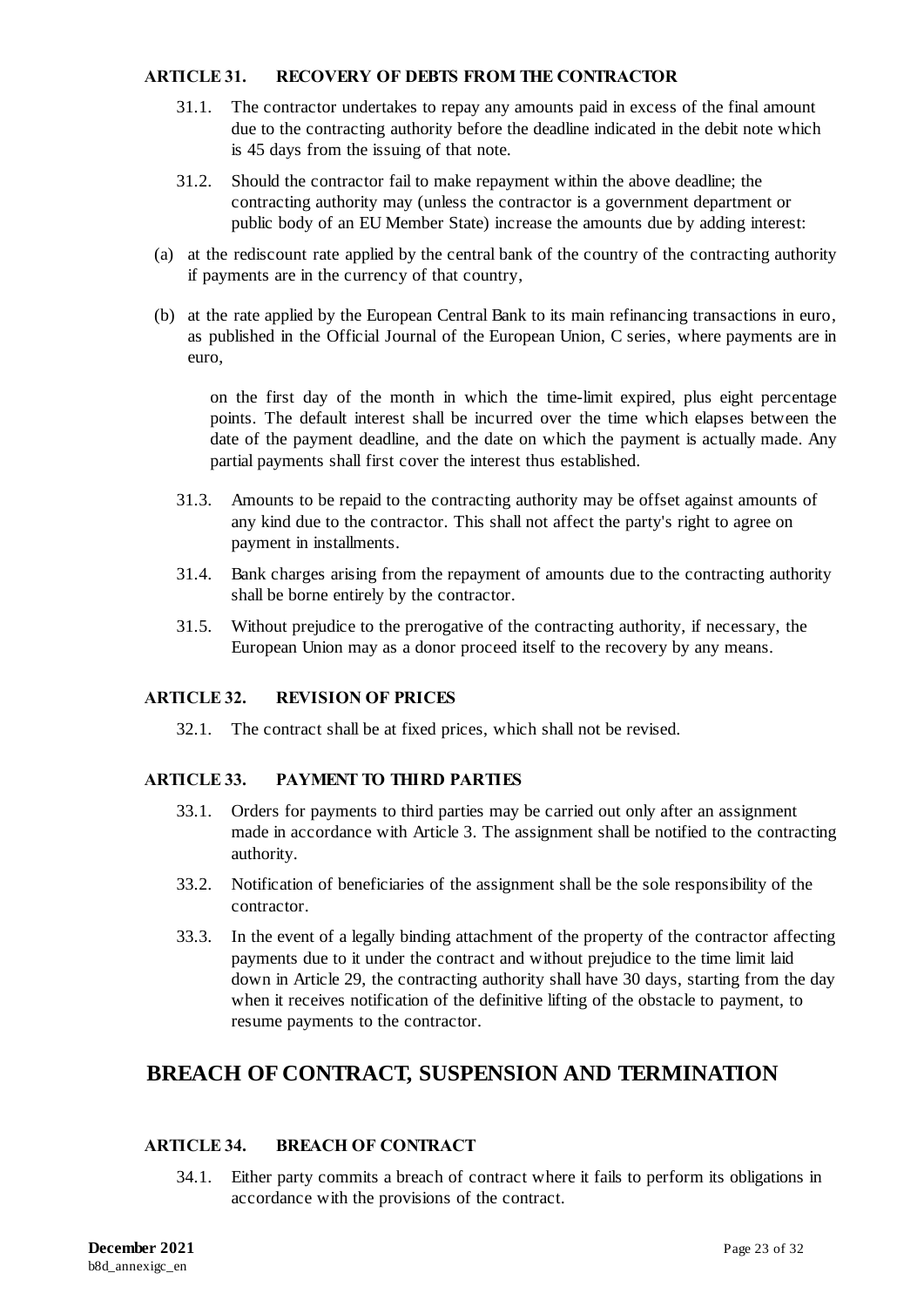- 34.2. Where a breach of contract occurs, the party injured by the breach is entitled to the following remedies:
- a) damages; and/or
- b) termination of the contract.

34.3. Damages may be either:

- a) general damages; or
- b) liquidated damages.
	- 34.4. Should the contractor fail to perform any of its obligations in accordance with the provisions of the contract, the contracting authority is without prejudice to its right under article 34.2, also entitled to the following remedies;
- a) suspension of payments; and/or
- b) reduction or recovery of payments in proportion to the failure's extent.
	- 34.5. Where the contracting authority is entitled to damages, it may deduct such damages from any sums due to the contractor or call on the appropriate guarantee.
	- 34.6. The contracting authority shall be entitled to compensation for any damage which comes to light after the contract is completed in accordance with the law governing the contract.

### <span id="page-24-0"></span>**ARTICLE 35. SUSPENSION OF THE CONTRACT**

- 35.1. The contractor shall, on the order of the contracting authority, suspend the execution of the contract or any part thereof for such time or times and in such manner as the contracting authority may consider necessary. The suspension shall take effect on the day the contractor receives the order or at a later date when the order so provides.
- 35.2. Suspension of the contract in the event of presumed breach of obligations or irregularities or fraud: The contract may be suspended in order to verify whether presumed breach of obligations or irregularities or fraud occurred during the award procedure or the performance of the contract. If these are not confirmed, performance of the contract shall resume as soon as possible.
- 35.3. During the period of suspension, the contractor shall take such protective measures as may be necessary.
- 35.4. Additional expenses incurred in connection with such protective measures may be added to the contract price, unless:
- a) otherwise provided for in the contract; or
- b) such suspension is necessary by reason of some breach or default of the contractor; or
- c) the presumed breach of obligations or irregularities or fraud mentioned in article 35.2 are confirmed and attributable to the contractor.
	- 35.5. The contractor shall only be entitled to such additions to the contract price if it notifies the project manager, within 30 days after receipt of the order to suspend execution of the contract, of its intention to claim them.
	- 35.6. The contracting authority, after consulting the contractor, shall determine such additions to the contract price and/or extension of the period of performance to be granted to the contractor in respect of such claim as shall, in the opinion of the contracting authority be fair and reasonable.
	- 35.7. The contracting authority shall, as soon as possible, order the contractor to resume the contract suspended or inform the contractor that it terminates the contract. If the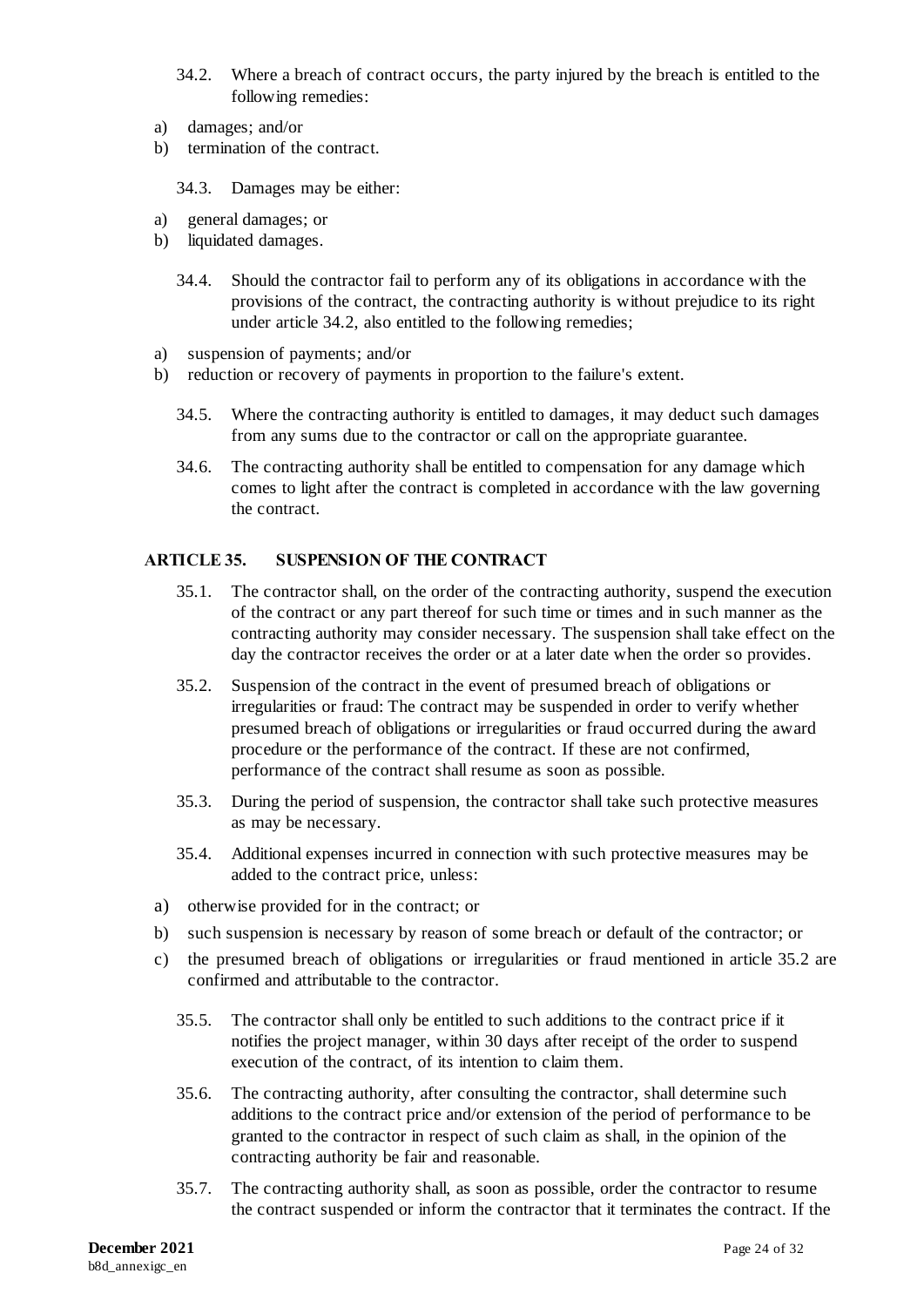period of suspension exceeds 90 days and the suspension is not due to the contractor's breach or default, the contractor may, by notice to the contracting authority, request to proceed with the contract within 30 days, or terminate the contract.

### <span id="page-25-0"></span>**ARTICLE 36. TERMINATION BY THE CONTRACTING AUTHORITY**

- 36.1. The contracting authority may, at any time and with immediate effect, subject to Article 36.8, terminate the contract, except as provided for under Article 36.2.
- <span id="page-25-1"></span>36.2. Subject to any other provision of these general conditions the contracting authority may, by giving seven days' notice to the contractor, terminate the contract in any of the following cases where:
- (a) the contractor is in serious breach of contract for failure to perform its contractual obligations;
- (b) the contractor fails to comply within a reasonable time with the notice given by the project manager requiring it to make good the neglect or failure to perform its obligations under the contract which seriously affects the proper and timely performance of the services;
- (c) the contractor refuses or neglects to carry out any administrative orders given by the project manager;
- (d) the contractor assigns the contract or subcontracts without the authorisation of the contracting authority;
- (e) the contractor is bankrupt, subject to insolvency or winding up procedures, is having its assets administered by a liquidator or by the courts, has entered into an arrangement with creditors, has suspended business activities, or is in any analogous situation arising from a similar procedure provided for under any national law or regulations relevant to that contractor;
- (f) any organisational modification occurs involving a change in the legal personality, nature or control of the contractor, unless such modification is recorded in an addendum to the contract;
- (g) any other legal disability hindering performance of the contract occurs;
- (h) the contractor fails to provide the required guarantees or insurance, or the person providing the earlier guarantee or insurance is not able to abide by its commitments;
- (i) the contractor has been guilty of grave professional misconduct or has committed an irregularity proven by any means which the contracting authority can justify, within the meaning of Article 10.1(a) (b);
- (j) it has been established by a final judgment or a final administrative decision or by proof in possession of the contracting authority that the contractor has been guilty of fraud, corruption, involvement in a criminal organisation, money laundering or terrorist financing, terrorist related offences, child labour or other forms of trafficking in human beings, circumventing fiscal, social or any other applicable legal obligations, including through the creation of an entity for this purpose.
- (k) the contractor, in the performance of another contract financed by the EU budget/EDF funds, has been declared to be in serious breach of contract, which has led to its early termination or the application of liquidated damages or other contractual penalties or which has been discovered following checks, audits or investigations by the European Commission, the contracting authority, OLAF or the Court of Auditors;
- (l) after the award of the contract, the award procedure or the performance of the contract proves to have been subject to breach of obligations, irregularities or fraud;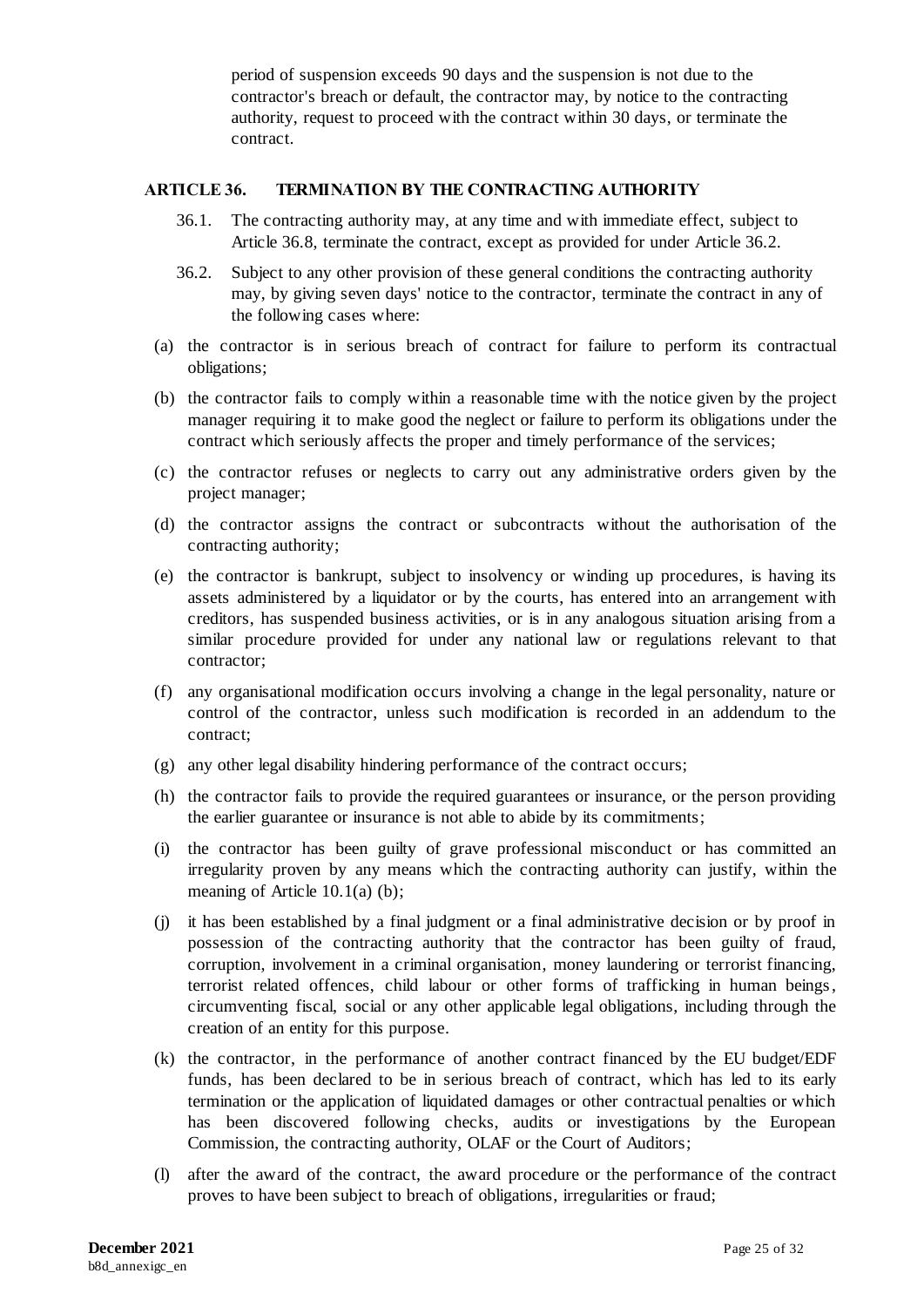- (m) the award procedure or the performance of another contract financed by the EU budget/EDF funds proves to have been subject to breach of obligations, irregularities or fraud which are likely to affect the performance of the present contract;
- (n) the contractor fails to perform its obligation in accordance with Article 8 and Article 9;
- (o) the contractor is unable to provide a suitable replacement to an expert, the absence of which affects the proper performance of the contract.
- (p) the contractor is in breach of the data protection obligations resulting from Article 42 of these general conditions.

The cases of termination under points (e), (i), (j), (l), (m) and (n) may refer also to persons who are members of the administrative, management or supervisory body of the contractor and/or to persons having powers of representation, decision or control with regard to the contractor.

The cases of termination under points (a), (e), (f), (g), (i), (j), (k), (l), (m) and (n) may refer also to persons jointly and severally liable for the performance of the contract.

The cases under points  $(e)$ ,  $(i)$ ,  $(j)$ ,  $(k)$ ,  $(l)$ ,  $(m)$ ,  $(n)$  and  $(p)$  may refer also to subcontractors.

- 36.3. Termination shall be without prejudice to any other rights or powers under the contract of the contracting authority and the contractor. The contracting authority may, thereafter, complete the services itself, or conclude any other contract with a third party, at the contractor's own expense. The contractor's liability for delay in completion shall immediately cease when the contracting authority terminates the contract without prejudice to any liability thereunder that may already have arisen.
- 36.4. Upon termination of the contract or when it has received notice thereof, the contractor shall take immediate steps to bring the services to a close in a prompt and orderly manner and to reduce expenditure to a minimum.
- 36.5. The project manager shall, as soon as possible after termination, certify the value of the services and all sums due to the contractor as at the date of termination.
- 36.6. The contracting authority shall not be obliged to make any further payments to the contractor until the services are completed. After the services are completed, the contracting authority shall recover from the contractor the extra costs, if any, of completing the services, or shall pay any balance still due to the contractor.
- 36.7. If the contracting authority terminates the contract pursuant to Article 36.2, it shall, in addition to the extra costs for completion of the contract and without prejudice to its other remedies under the contract, be entitled to recover from the contractor any loss it has suffered up to the value of the services which have not been satisfactorily completed unless otherwise provided for in the special conditions.
- 36.8. Where the termination is not due to an act or omission of the contractor, force majeure or other circumstances beyond the control of the contracting authority, the contractor shall be entitled to claim in addition to sums owed to it for work already performed, an indemnity for loss suffered.
- 36.9. This contract shall be automatically terminated if it has not given rise to any payment in the two years following its signing by both parties.

### <span id="page-26-0"></span>**ARTICLE 37. TERMINATION BY THE CONTRACTOR**

37.1. The contractor may, after giving 14 days' notice to the contracting authority, terminate the contract if the contracting authority: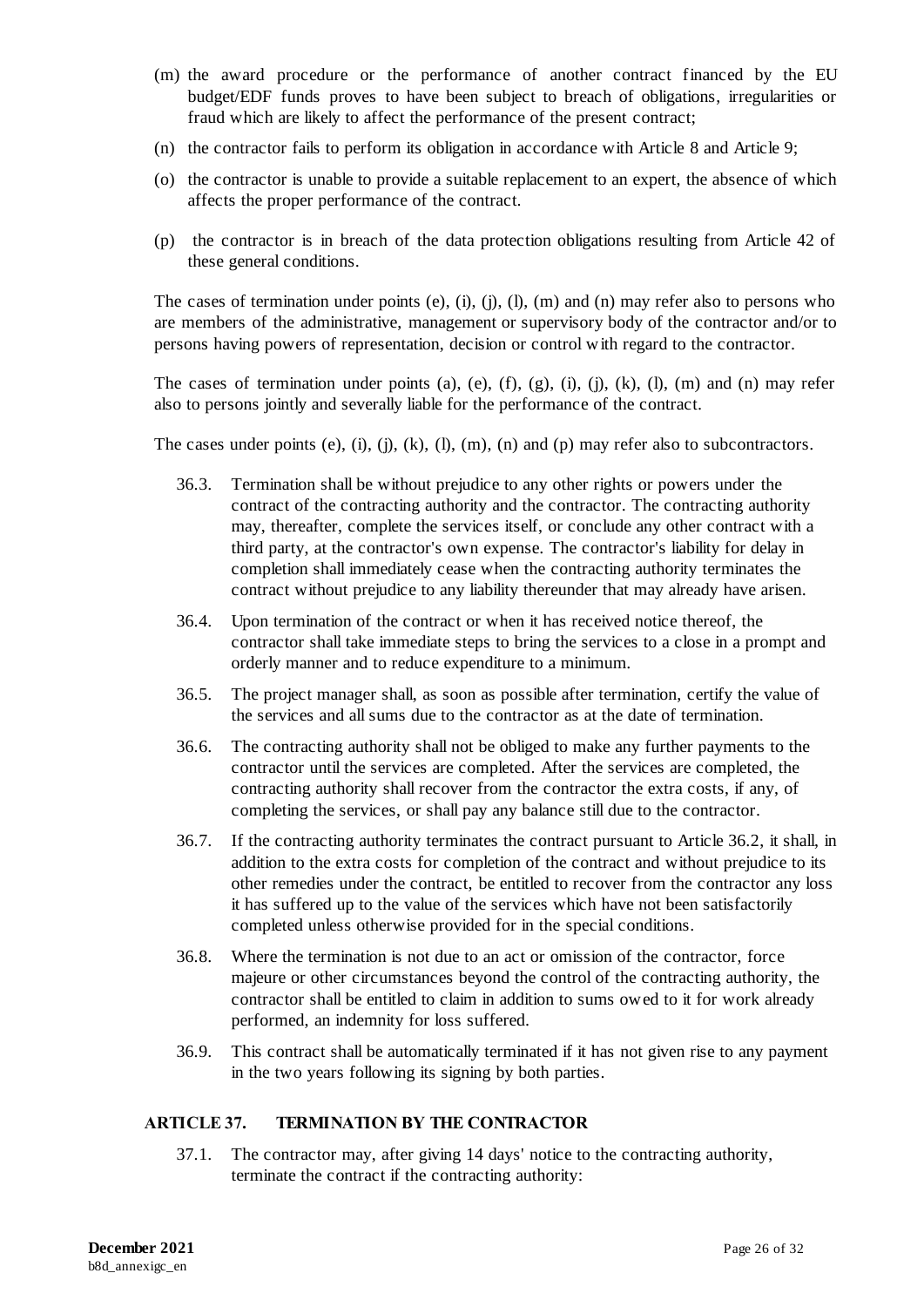- a) fails for more than 120 days to pay the contractor the amounts due after the expiry of the time limit stated in Article 29; or
- b) consistently fails to meet its obligations after repeated reminders; or
- c) suspends the progress of the services or any part thereof for more than 90 days for reasons not specified in the contract, or not attributable to the contractor's breach or default.
	- 37.2. Such termination shall be without prejudice to any other rights of the contracting authority or the contractor acquired under the contract.
	- 37.3. In the event of such termination, the contracting authority shall pay the contractor for any loss or damage the contractor may have suffered. Such additional payment must not be such that the total payments exceed the amount specified in Article 2 of the contract.

### <span id="page-27-0"></span>**ARTICLE 38. FORCE MAJEURE**

- 38.1. Neither party shall be considered to be in default or in breach of its obligations under the contract if the performance of such obligations is prevented by any circumstances of *force majeure*, which arise after the date of notification of award or the date when the contract becomes effective.
- 38.2. The term *force majeure*, as used herein covers any unforeseeable events, not within the control of either party and which by the exercise of due diligence neither party is able to overcome such as acts of God, strikes, lock-outs or other industrial disturbances, acts of the public enemy, wars whether declared or not, blockades, insurrection, riots, epidemics, landslides, earthquakes, storms, lightning, floods, washouts, civil disturbances, explosions, ... A decision of the European Union to suspend the cooperation with the partner country is considered to be a case of force majeure when it implies suspension of funding the contract.
- 38.3. Notwithstanding the provisions of Article 19 and Article 36, the contractor shall not be liable for liquidated damages or termination for breach or default if, and to the extent that, its delay in performance or other failure to perform its obligations under the contract is the result of an event of *force majeure*. The contracting authority shall similarly not be liable, notwithstanding the provisions of Article 29 and Article 37, for payment of interest on delayed payments, for non-performance or for termination by the contractor for breach or default, if, and to the extent that, the contracting authority's delay or other failure to perform its obligations is the result of *force majeure*.
- <span id="page-27-1"></span>38.4. If either party considers that any circumstances of force majeure have occurred which may affect performance of its obligations it shall promptly notify the other party and the project manager giving details of the nature, the probable duration and the likely effect of the circumstances. Unless otherwise directed by the project manager in writing, the contractor shall continue to perform its obligations under the contract as far as is reasonably practicable, and shall seek all reasonable alternative means for performance of its obligations, which are not prevented by the force majeure event. The contractor shall not put into effect such alternative means unless directed so to do by the project manager.
- 38.5. For a fee-based contract, if the contractor incurs additional costs in complying with the project manager's directions or using alternative means under Article [38.4](#page-27-1) the amount thereof shall be certified by the project manager.
- 38.6. If circumstances of *force majeure* have occurred and continue for a period of 180 days then, notwithstanding any extension of time for completion of the contract that the contractor may by reason thereof have been granted, either party shall be entitled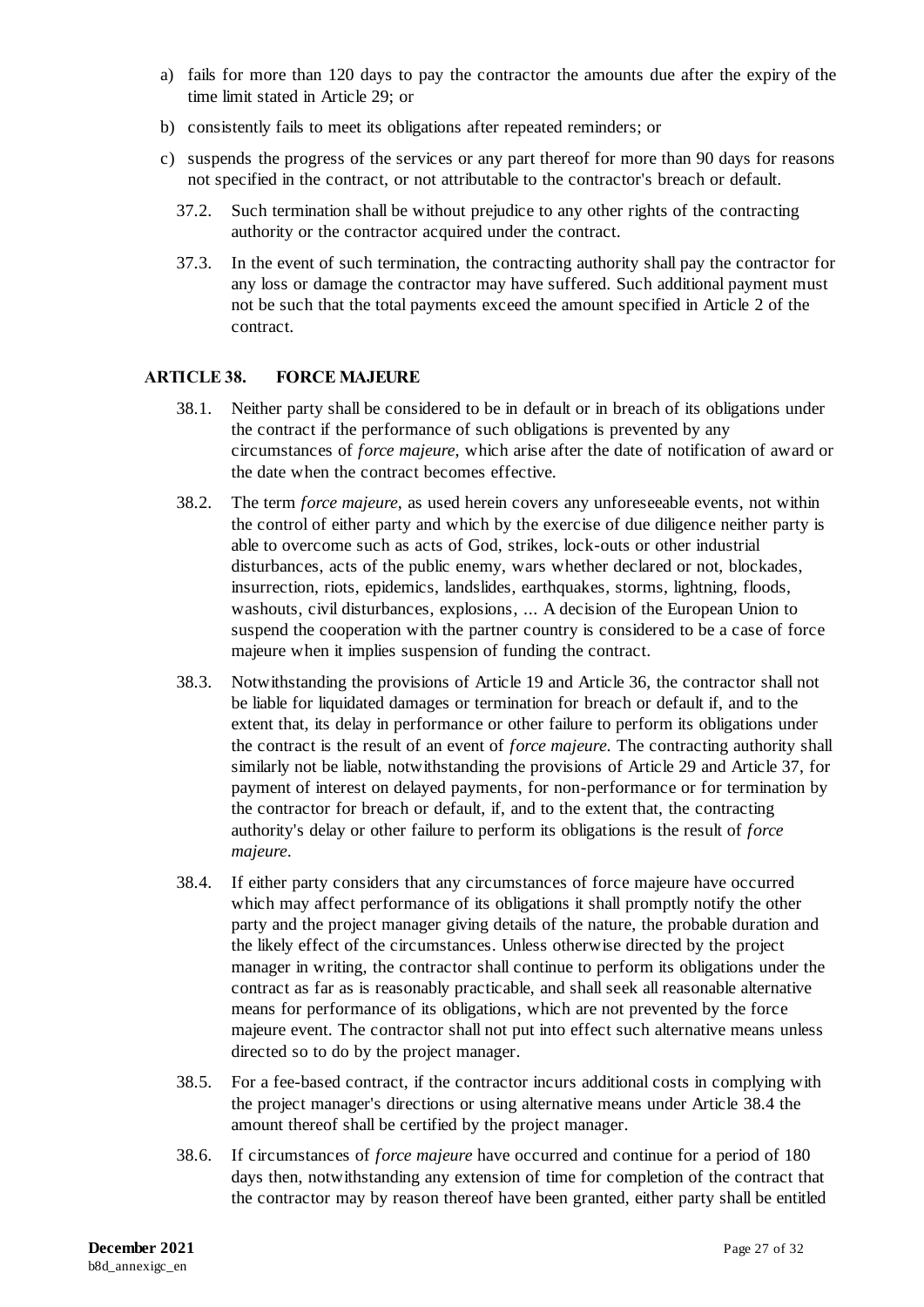to serve upon the other 30 days' notice to terminate the contract. If at the expiry of the period of 30 days the situation of *force majeure* persists, the contract shall be terminated and, in consequence, thereof under the law governing the contract, the parties shall be released from further performance of the contract.

#### <span id="page-28-0"></span>**ARTICLE 39. DECEASE**

- 39.1. If the contractor is a natural person, the contract shall be automatically terminated if that person dies. However, the contracting authority shall examine any proposal made by its heirs or beneficiaries if they have notified their wish to continue the contract.
- 39.2. Where the contractor consists of a number of natural persons and one or more of them die, a report shall be agreed between the parties on the progress of the contract and the contracting authority shall decide whether to terminate or continue the contract in accordance with the undertaking given by the survivors and by the heirs or beneficiaries, as the case may be.
- 39.3. In the cases provided for in Articles 39.1 and 39.2, persons offering to continue to implement the contract shall notify the contracting authority thereof within 15 days of the date of decease. The decision of the contracting authority shall be notified to those concerned within 30 days of receipt of such a proposal
- 39.4. Such persons shall be jointly and severally liable for the proper implementation of the contract to the same extent as the deceased contractor. Continuation of the contract shall be subject to the rules relating to establishment of any guarantee provided for in the contract.

## **SETTLEMENT OF DISPUTES AND APPLICABLE LAW**

#### <span id="page-28-1"></span>**ARTICLE 40. SETTLEMENT OF DISPUTES**

- 40.1. The parties shall make every effort to settle amicably any dispute relating to the contract, which may arise between them.
- 40.2. Once a dispute has arisen, a party shall notify the other party of the dispute, stating its position on the dispute and requesting an amicable settlement. The other party shall respond to this request for amicable settlement within 30 days, stating its position on the dispute. Unless the parties agree otherwise, the maximum time period laid down for reaching an amicable settlement shall be 120 days from the date of the notification requesting such a procedure. Should a party not agree to the other party's request for amicable settlement, should a party not respond in time to that request or should no amicable settlement be reached within the maximum time period, the amicable settlement procedure is considered to have failed.
- 40.3. In the absence of an amicable settlement, a party may notify the other party requesting a settlement through conciliation by a third person. If the European Commission is not a party to the contract, it may accept to intervene as conciliator. The other party shall respond to the request for conciliation within 30 days. Unless the parties agree otherwise, the maximum time period laid down for reaching a settlement through conciliation shall be 120 days from the notification requesting such a procedure. Should a party not agree to the other party's request for conciliation, should a party not respond in time to that request or should no settlement be reached within the maximum time period, the conciliation procedure is considered to have failed.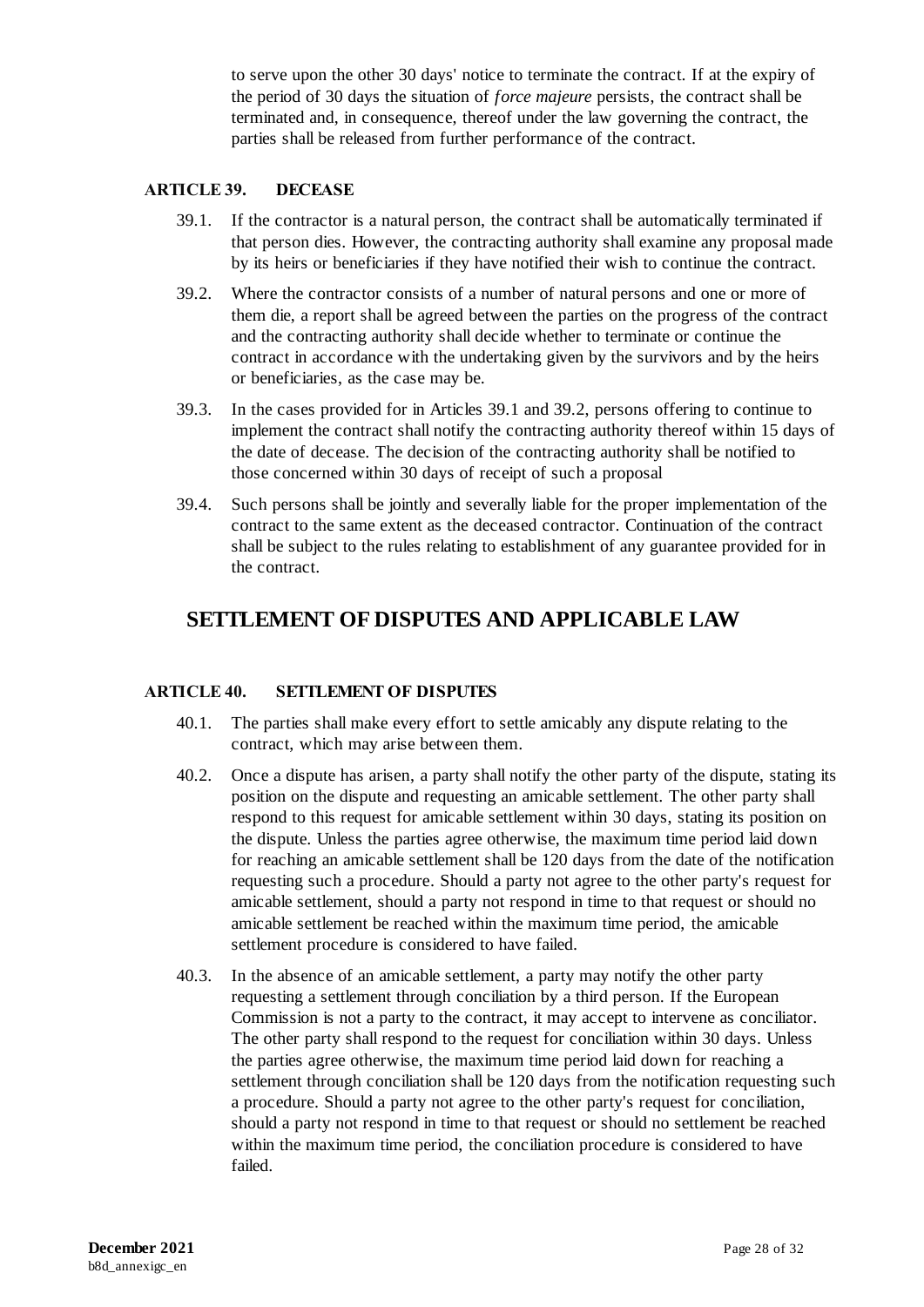40.4. If the amicable settlement procedure and, if so requested, the conciliation procedure fails, each party may refer the dispute to either the decision of a national jurisdiction or arbitration, as specified in the special conditions.

#### <span id="page-29-0"></span>**ARTICLE 41. APPLICABLE LAW**

41.1. This contract shall be governed by the law of the country of the contracting authority or, where the contracting authority is the European Commission, by the applicable European Union law complemented where necessary by the law of Belgium.

## **DATA PROTECTION**

#### <span id="page-29-1"></span>**ARTICLE 42. DATA PROTECTION**

42.1. Processing of personal data by the contracting authority

Any personal data included in or relating to the contract, including its implementation, shall be processed in accordance with Regulation (EU) 2018/1725. Such data shall be processed solely for the purposes of the implementation, management and monitoring of the contract by the data controller.

The contractor or any other person whose personal data is processed by the data controller in relation to this contract has specific rights as a data subject under Chapter III (Articles 14-25) of Regulation (EU) 2018/1725, in particular the right to access, rectify or erase their personal data and the right to restrict the processing of their personal data or, where applicable, the right to object to processing or the right to data portability.

Should the contractor or any other person whose personal data is processed in relation to this contract have any queries concerning the processing of its personal data, it shall address itself to the data controller. They may also address themselves to the Data Protection Officer of the data controller. They have the right to lodge a complaint at any time to the European Data Protection Supervisor.

Details concerning the processing of personal data are available in the data protec tion notice referred to in the special conditions.

#### 42.2. Processing of personal data by the contractor

The processing of personal data by the contractor shall meet the requirements of the general conditions and be processed solely for the purposes set out by the controller.

The contractor shall assist the controller for the fulfilment of the controller's obligation to respond to requests for exercising rights of person whose personal data is processed in relation to this contract as laid down in Chapter III (Articles 14-25) of Regulation (EU) 2018/1725. The contractor shall inform without delay the controller about such requests.

The contractor may act only on documented written instructions and under the supervision of the controller, in particular with regard to the purposes of the processing, the categories of data that may be processed, the recipients of the data and the means by which the data subject may exercise its rights.

The contractor shall grant personnel access to the data to the extent strictly necessary for the implementation, management and monitoring of the contract. The contractor must ensure that personnel authorised to process personal data has committed itself to confidentiality or is under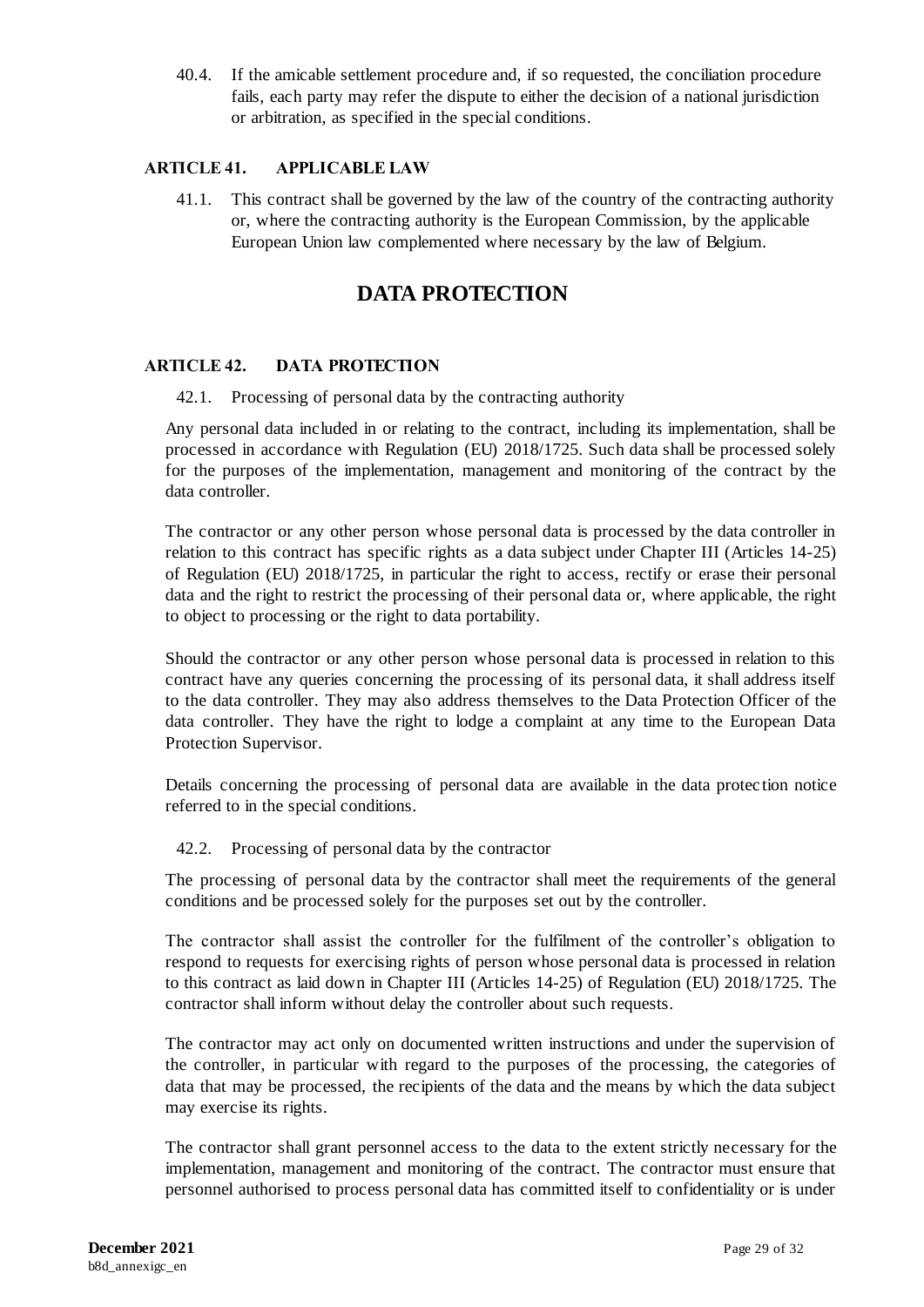appropriate statutory obligation of confidentiality in accordance with the provisions of Article 7.6 of these general conditions.

The contractor shall adopt appropriate technical and organisational security measures, giving due regard to the risks inherent in the processing and to the nature, scope, context and purposes of processing, in order to ensure, in particular, as appropriate:

- (a) the pseudonymisation and encryption of personal data;
- (b) the ability to ensure the ongoing confidentiality, integrity, availability and resilience of processing systems and services;
- (c) the ability to restore the availability and access to personal data in a timely manner in the event of a physical or technical incident;
- (d) a process for regularly testing, assessing and evaluating the effectiveness of technical and organisational measures for ensuring the security of the processing;
- (e) measures to protect personal data from accidental or unlawful destruction, loss, alteration, unauthorised disclosure of or access to personal data transmitted, stored or otherwise processed.

The contractor shall notify relevant personal data breaches to the controller without undue delay and at the latest within 48 hours after the contractor becomes aware of the breach. In such cases, the contractor shall provide the controller with at least the following information:

- (a) nature of the personal data breach including where possible, the categories and approximate number of data subjects concerned and the categories and approximate number of personal data records concerned;
- (b) likely consequences of the breach;
- (c) measures taken or proposed to be taken to address the breach, including, where appropriate, measures to mitigate its possible adverse effects.

The contractor shall immediately inform the data controller if, in its opinion, an instruction infringes Regulation (EU) 2018/1725, Regulation (EU) 2016/679, or other Union or Member State or third country applicable data protection provisions as referred to in the tender specifications.

The contractor shall assist the controller for the fulfilment of its obligations pursuant to Article 33 to 41 under Regulation (EU) 2018/1725 to:

- (a) ensure compliance with its data protection obligations regarding the security of the processing, and the confidentiality of electronic communications and directories of users;
- (b) notify a personal data breach to the European Data Protection Supervisor;
- (c) communicate a personal data breach without undue delay to the data subject, where applicable;
- (d) carry out data protection impact assessments and prior consultations as necessary.

The contractor shall maintain a record of all data processing operations carried on behalf of the controller, transfers of personal data, security breaches, responses to requests for exercising rights of people whose personal data is processed and requests for access to personal data by third parties.

The contracting authority is subject to Protocol 7 of the Treaty on the Functioning of the European Union on the privileges and immunities of the European Union, particularly as regards the inviolability of archives (including the physical location of data and services) and data security, which includes personal data held on behalf of the contracting authority in the premises of the contractor or subcontractor.

The contractor shall notify the contracting authority without delay of any legally binding request for disclosure of the personal data processed on behalf of the contracting authority